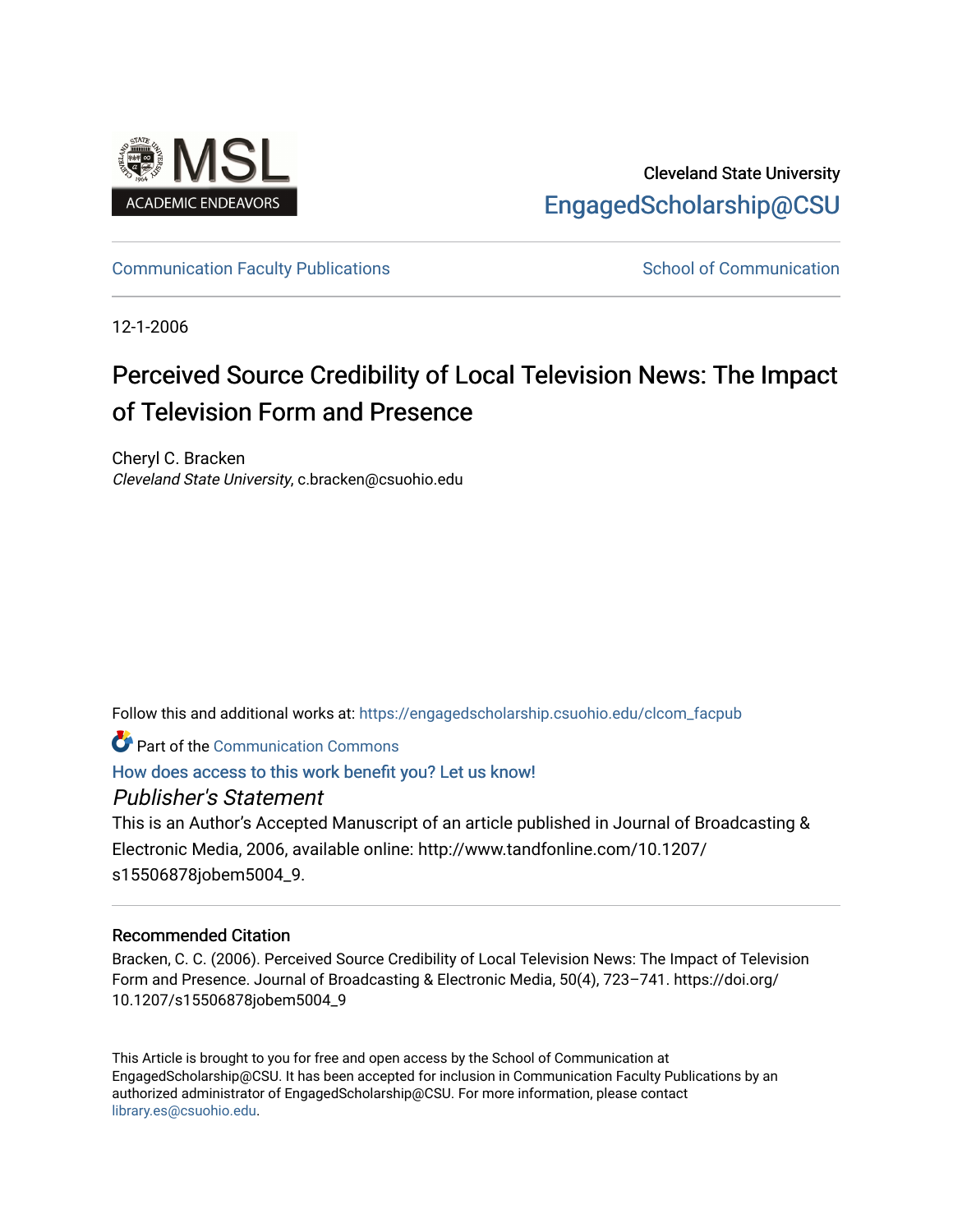## **Perceived Source Credibility of Local Television News: The Impact of Television Form and Presence**

## **Cheryl Campanella Bracken**

*An increasing number oflocal news stations are producing and broadcasting their newscasts in high-definition television (HDTV), but to date there has not been an investigation ofaudience perceptions ofnews in high definition. This study presents the results from an experiment investigating the influence of television form (image quality and field of view) on presence and audiences'perceptions of source credibility for news anchors and local news. The results demonstrate that improved image quality (HDTV) has a positive influence on audience perceptions of source credibility and the overall credibility of newscasts. Implications are discussed.*

The perceptions audience members form regarding television news content has long been of interest to communication researchers. Perceptions of credibility have been found to be influenced by the content of the news reports (Austin & Dong, 1994) and characteristics of the news anchor (Markham, 1968), suggesting that perceptions of credibility may be influenced by presentation variables. The use of high-definition (HD) television may be one such variable.

Recently, some local news stations have begun to broadcast their local news in  $HD<sup>1</sup>$  and there is evidence that audience viewing HD television programming is growing. The Consumer Electronics Association (CEA) reported record-breaking sales of HD-capable televisions in 2005, with 11.7 million units sold since 1998 (CEA, 2005). Although there is evidence that larger audiences are watching a growing number of programs, including local news, in HD, the research has lagged behind. It is important to understand audience perceptions of news (and in this study HD news), because such perceptions influence choices made by individual media users ranging from selection of news sources to how they interpret political candidates' positions. Although knowledge about how news content influences viewers' perceptions is vast (e.g., agenda setting and priming), relatively little is known about the role of television form in forming perceptions.

The concept of presence and credibility are linked in this article through the transportation imagery model (TIM). The TIM suggests that the use of narrative is more per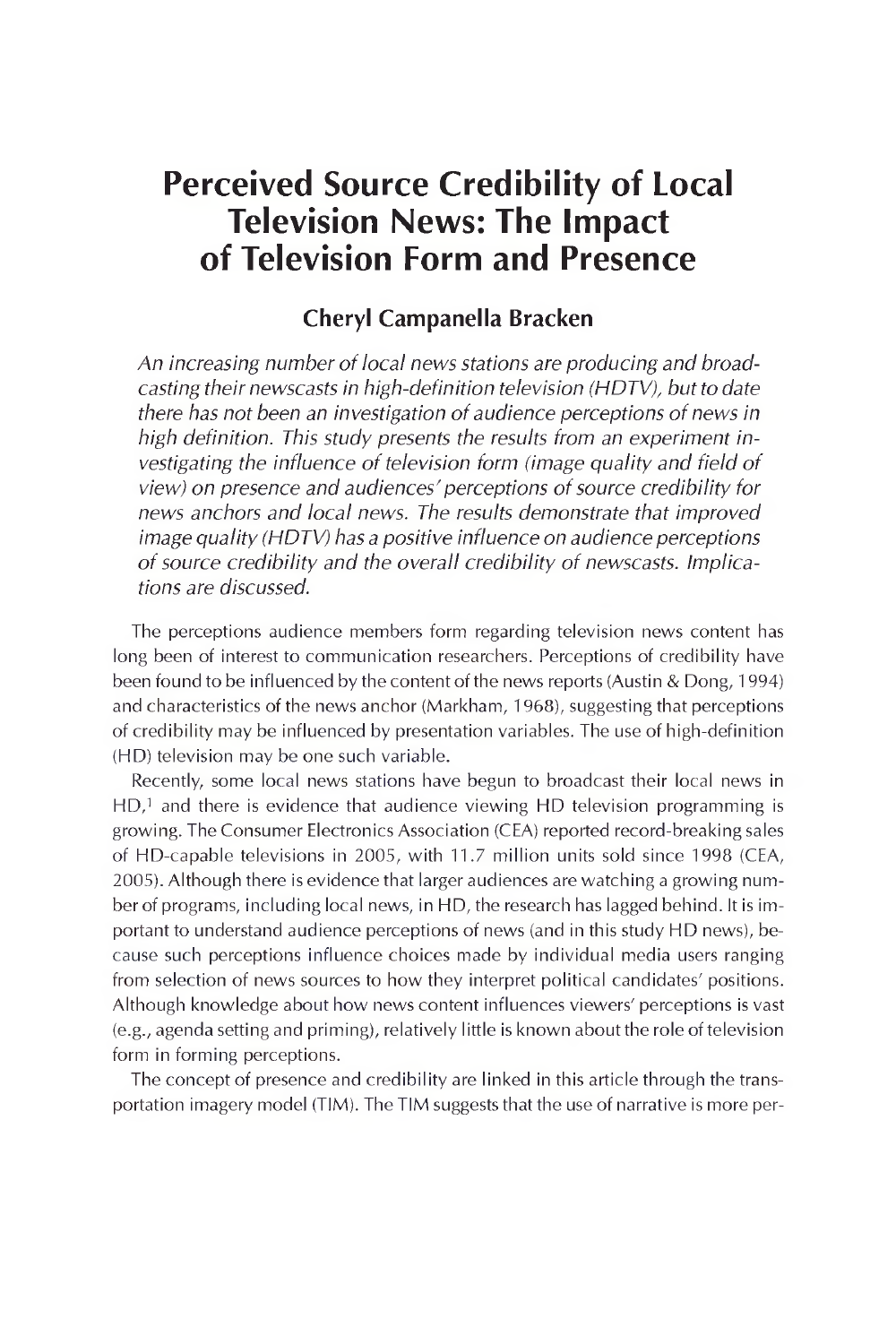suasive than nonnarrative presentations. The TIM findings connect presence and credibility by presenting evidence that feelings of being part of the action can lead media users to see the message as more credible.

This exploratory study investigates the role of television form variables including image quality and image size on perceptions of credibility of the news anchors and overall newscast. The study also seeks to confirm prior findings regarding these form variables and audience members' sensations of presence (the perceptual illusion of nonmediation).

## **Source Credibility**

Source credibility is the amount of credibility (believability) attributed to a source of information (either a medium or an individual) by the receivers. Source credibility of an individual has been widely studied by interpersonal communication scholars (e.g., Hamilton, 1998; Hovland & Weiss, 1951; McCroskey, 1993). Within mass communication, the concept was originally studied as audiences' attitudes toward mass media sources of information (Hovland, Janis, & Kelley, 1953). This conceptualization has been formalized by Gunther (1992), who argued that credibility is an audience response and not an attribute of the message source. He suggested that involvement is a better predictor of perceived credibility—"a person's involvement in situations, issues, or groups will show the greatest explanatory power" (p. 152). The study presented here has adapted Gunther's view of credibility as an attribute of the individual audience members.

#### **Source Credibility and Media News Sources**

Although the groundwork for studying credibility as an audience/individual characteristic has been examined, not all researchers agree with Gunther's conceptualization. Earlier credibility studies within mass communication frequently focused on how media audiences perceive the credibility of different media channels (e.g., Newhagen & Nass, 1989; Sargent, 1965) and less frequently applied the concept to an individual as a source of information. Examples of studies comparing news credibility among media channels include comparing television to newspapers (McCroskey & Jenson, 1981; Newhagen & Nass, 1989; Sargent, 1965) and comparing the Internet to traditional news outlets (T. J. Johnson & Kaye, 1998). Perceptions of the credibility of media sources have also been studied (Rouner, Slater, & Buddenbaum, 1999). The general trend is that media audiences rate their primary source of news as being a credible source and that such ratings have recently been found to apply to Internet news sources (T. J. Johnson & Kaye, 2004; Sundar, 1998). Although these findings are helpful in understanding how audiences perceive credibility among media channels, they do not address the unique contributions made by media form variables.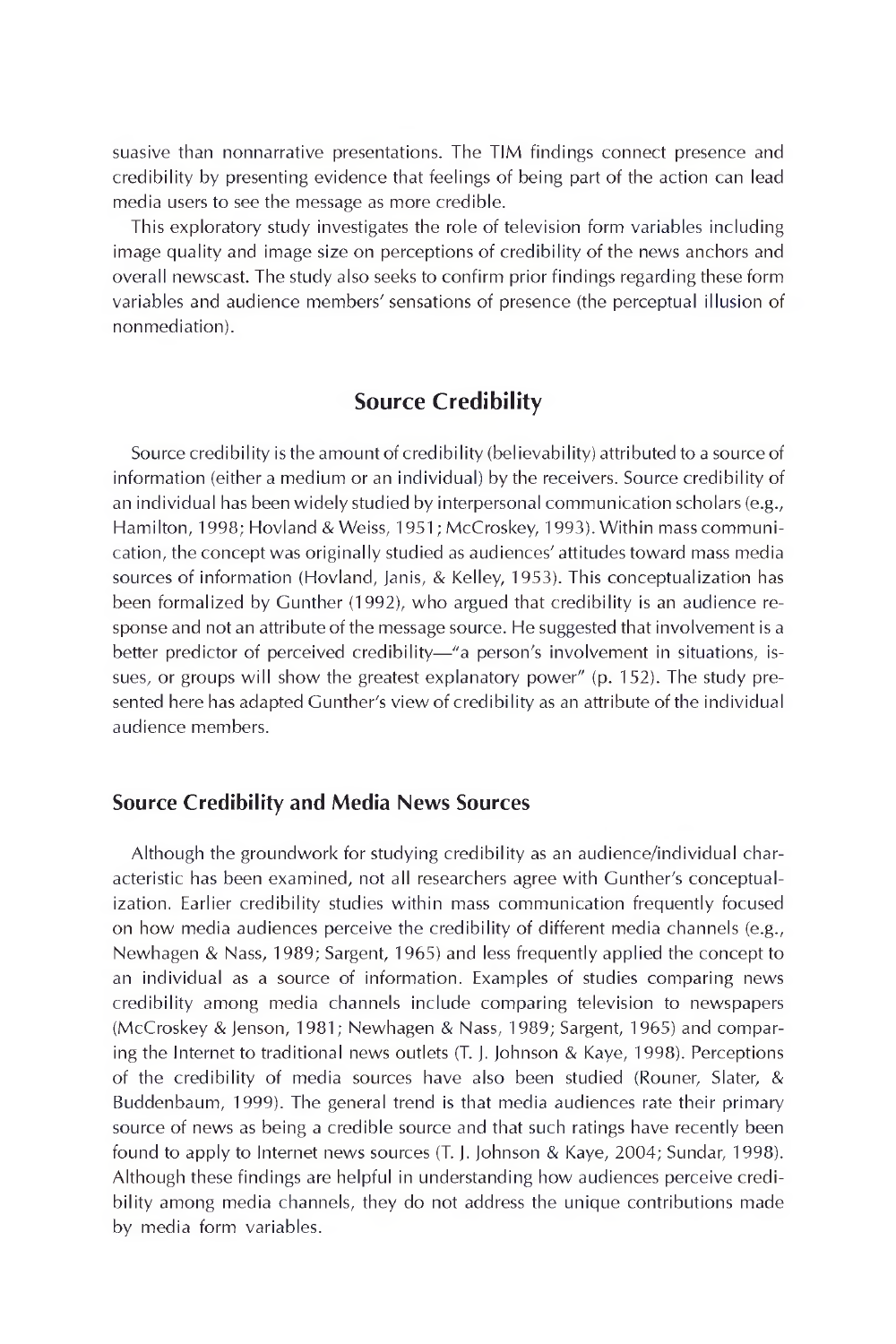### **Source Credibility and Individuals in the Media**

Research examining the source credibility of people or characters appearing on television is scant and typically focuses on characteristics of the television journalists (Engstrom, 1994; E. Johnson, 1984). However, there is a precedent for studying source credibility of news anchors. In an experiment Markham (1968) examined the source credibility of television news anchors and found several distinct factors of credibility, including three that resemble those later confirmed by Berlo, Lemert, and Mertz  $(1969-1970).$ <sup>2</sup> This study intends to extend these findings by including formal features as an independent variable.

#### **Source Credibility and Formal Features**

Some evidence suggests that formal features of television can impact viewers' perceptions of credibility. Reeves and Nass (1996) conducted an experiment exploring whether television audiences' perceptions of political candidates were influenced by the existence of cuts.3 The participants watched a series of political ads with or without cuts. The researchers found that participants who viewed the multiple cut ads rated the candidates as more favorable than those who watched the ads without cuts. In addition, they found "more cuts equaled more honesty, trust, intelligence, open mindedness, and sincerity" (p. 233).

Further support is provided by Bracken, Neuendorf, and Jeffres (2003), who conducted an experiment to study the influence of screen size on perceptions of credibility of the 2000 presidential candidates. The participants watched clips from presidential debates on either a small (20-inch) or large (120-inch) screen and then rated the credibility of each candidate. The results demonstrate that perceptions of source credibility were impacted by the size of the television screen size, with both the candidates being rated as more dangerous (less credible) on the larger screen. Taken together these two studies provide a foundation demonstrating that form of television can influence audience perceptions.

#### **Presence**

The term *presence* refers to <sup>a</sup> sense—physical and mental—ofbeing in <sup>a</sup> remote, mediated environment(Minsky, 1980). This is the current accepted definition of presence:

A psychological state or subjective perception in which even though part or all of an individual's current experience is generated by and/or filtered through human-made technology, part or all of the individual's perception fails to accurately acknowledge the role of the technology in the experience. (Lombard, 2000,  $\mathbb{I}$  2)

It should be noted that this perception does not represent a perceptual or psychological malfunction or psychosis, in which the mediated experience is consciously con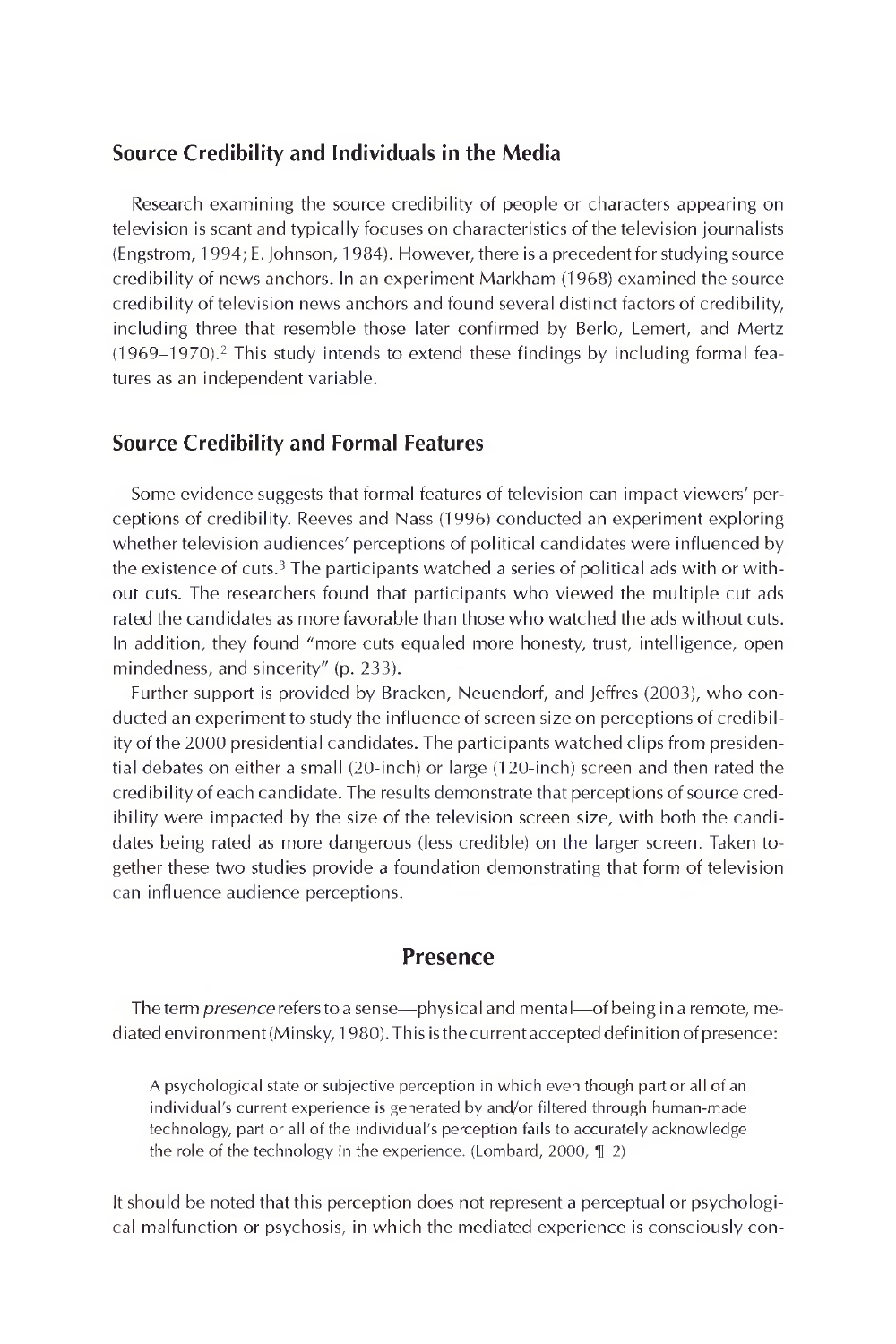fused with what is nonmediated or "real," and it is generally accepted as a psychological state (Lee, 2004; Lombard & Ditton, 1997; Wirth et al., in press). There is evidence that when asked, users of any current or likely future medium can accurately report that they are using and/or viewing a medium (Lombard & Ditton, 1997). As a perceptual illusion, presence is a property of a person, and because it results from an interaction among form and content characteristics of a medium and characteristics of the media user, it can and does vary across individuals and across time for the same individual.

A large number of factors have been identified as potentially important to producing presence in media users. This study focuses on several form variables of television found to impact presence. Previous research in this area has demonstrated that larger images (Bocker & Muhlbach, 1993; Heeter, 1992; Lombard, 1995; Lombard, Reich, Grabe, Bracken, & Ditton, 2000;Zeltzer, 1992) and improved image quality (Bracken, 2005b; Neuman, <sup>1</sup> 990) led to stronger presence sensations. Anotherform variable relevant to newscast and Iikely to encourage a sense of presence is the use of direct address (Horton & Wohl, 1956). This study manipulates both image size and image quality.

### **Screen Size and Field of View**

A number of studies have explored the impact of screen size on media users' perceptions of content (see Grabe, Lombard, Reich, Bracken, & Ditton, 1999, for a review). The findings are fairly consistent—larger screens and images lead to the audience perceiving the dependent variables to be greater (i.e., the movement was faster [Lombard et al., 2000]; larger images were more arousing [Reeves & Nass, 1996]). The explanation provided in most of the studies is that larger images are psychologically processed as being "larger" (even though an image is not real). Reeves and Nass pointed out that larger images (larger screens) take up more of a person's peripheral vision. "This means that the boundary between the screen and the rest of the environment is farther in the corners of vision. This makes the boundary less noticeable" (Reeves & Nass, 1996, p. 195). One way to manipulate these boundaries is to increase the screen size and measure how much of a person's peripheral vision focused on the screen is field of view (FOV).

## **Presence and Formal Features**

*Presence and Screen Size.* Researchers have studied screen size as a form variable that, when increased (larger screen size), leads to more presence sensations. Consistent with the aforementioned explanation by Reeves and Nass, the increases in presence sensations have been attributed to the idea that larger images promote perceived realism of the content because larger images more closely resemble their real-world counterparts (Grabe et al., 1999).

Although there are numerous screen size studies, only a few of them incorporated elements of presence. Elements of presence incorporated into these studies by the re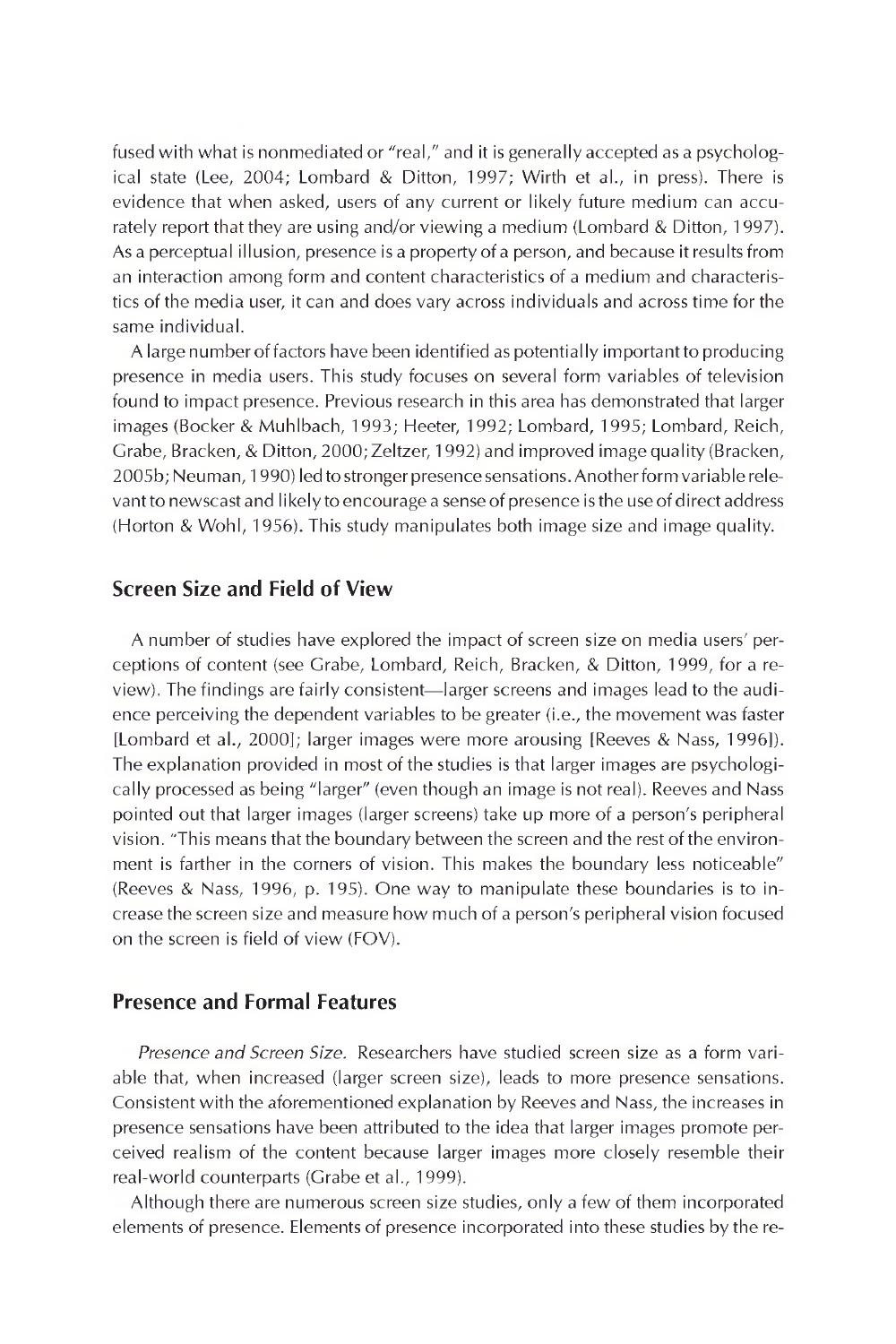searchers included items relating to realism of the content portrayed. Two early studies examined content displayed on large projections screens. Specifically, Hatada, Sakata, and Kusaka (1980) manipulated a number of presentation variables for participants who watched still images presented in a circular display. They varied display area (screen size from 20 to 85 inches<sup>4</sup>) and viewing distance (screen size and viewing distance together can be used to calculate field of view). They found that participants reported a greater sensation of reality when viewing images on the large screen. Similarly, Neuman (1990) found that for higher resolution images, participants who watched images on large-screen (1 80-inch) displays reported higher levels of realism than those who watched on the smaller screen (35-inch).

The influence of four different consumer-controlled formal features—screen size (70-inch vs. 35-inch televisions), audio size (the number of active speakers), video fidelity, and audio fidelity—on viewers' perceptions were investigated (Reeves & Nass, 1996). The participants watched scenes approximately <sup>1</sup> minute long from action adventure entertainment films. Participants who watched the clips on the large screen reported feeling as if they were part of the movie scene and rated the content as more realistic than those who watched the smaller screen.

A similar result was found by Lombard et al. (2000), who examined participants' presence responses to point-of-view movement camera technique (i.e., the viewers see the action through the eyes of the character or real-life participant). They found that participants who watched the larger screen television (46-inch) reported feeling a greater sense of movement than viewers who watched the scenes on a small-screen (12-inch) television.

In an experiment linking Burgoon's Nonverbal Expectancy Violations Model (Burgoon, 1978; Burgoon & Hale, 1988; Burgoon & Jones, <sup>1</sup> 976; Burgoon & Walther,  $1990$ <sup>5</sup> to mediated experiences, Lombard (1995) found that television audiences' responses to interpersonal distance cues (manipulated via image size and viewing distance) were similar to responses demonstrated in interpersonal communication studies. Participants who watched larger television screens (42- and 26-inch screens vs. a 10-inch screen) reported more positiveemotional responses, including higher levels of attraction to anchors on the screen. The results suggest that television viewers experience sensations of presence when viewing people in mediated environments (television) and that screen size plays a role in evoking these types of responses.

Taken together, the results of these studies demonstrate that image size can influence audience perceptions and suggest that additional research is necessary to better understand the phenomenon. However, most previous screen-size studies with some interest in presence have employed unique content (i.e., point of view, still photographs, or short clips taken from films). This study incorporates an intact local newscast to explore the role of screen size.

*Presence and Image Quality.* Another form variable shown to influence viewer sensations of presence is image quality. Initially, image quality was hypothesized as a form variable that might increase the sensations of presence experienced by media users (Lombard & Ditton, 1997), which has been confirmed by more recent empirical evi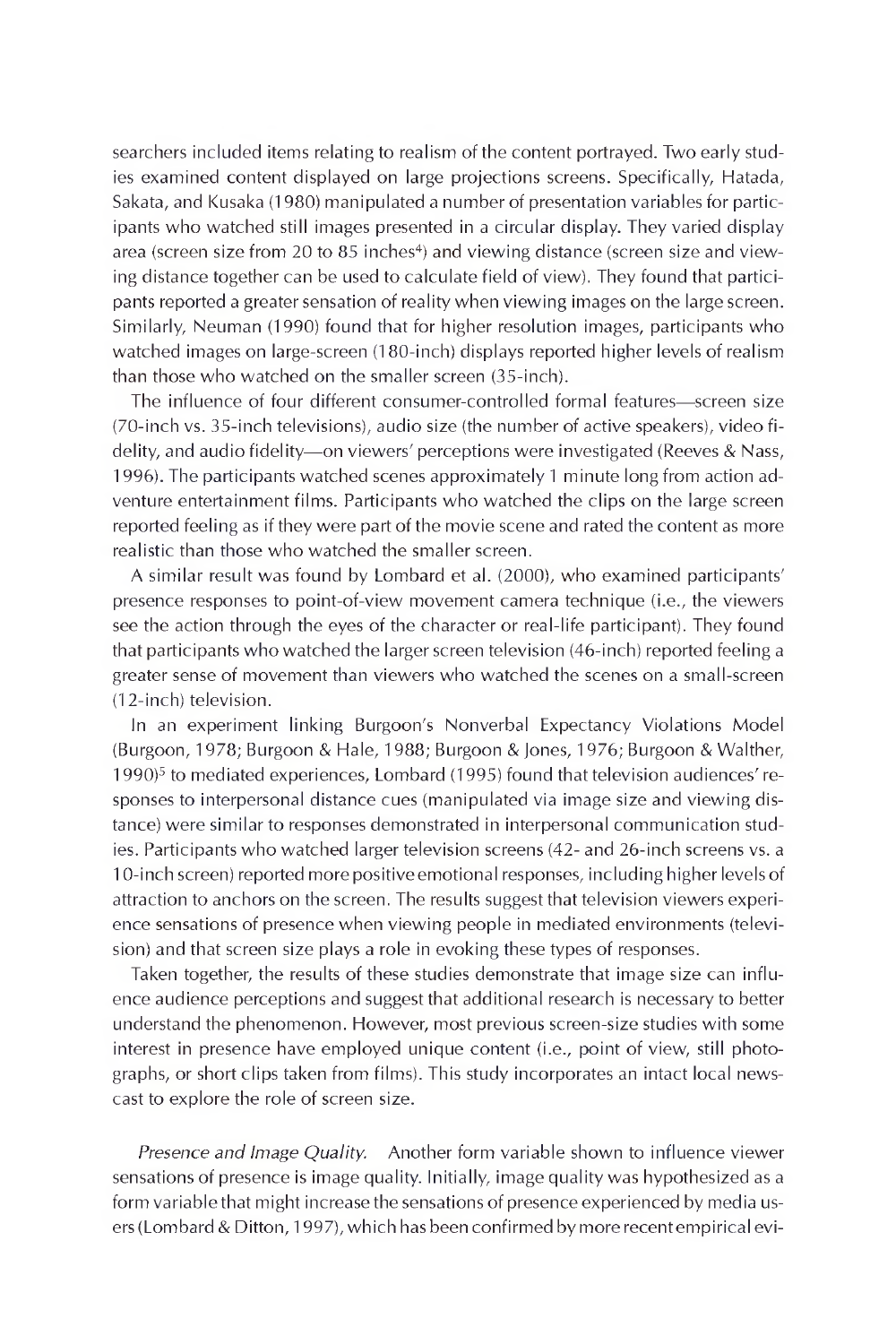dence (Bracken, 2005b). In a study exploring television viewers' presence responses to varying image-quality levels, Bracken used HD and NTSC television images of varying scenic scenes to manipulate image quality. The improved image quality provided by HD led to increased levels of various dimensions of presence, including immersion, spatial presence, perceived realism, and social presence-passive dimensions of presence. The study presented here extends knowledge of presence by investigating if natural-occurring content can also induce a sense of presence in viewers.

## **Presence and Source Credibility**

The link found between involvement and source credibility (Gunther, 1992) suggests that source credibility may also be influenced by audiences' sensations of presence or at least by the level of immersion they experience while viewing the program. It has been suggested that the more complex a stimulus, the more likely people are to be motivated to attend to the information (Berlyne, 1960). Because HD television images are more visually complex, with 1,080 lines per television screen versus the 480 lines available with standard definition (NTSC) television sets, it makes sense that HD images are likely to encourage viewer motivation and involvement and perhaps influence perceptions of source credibility.

Theseconceptscan be linked by applying theTIM (Green & Brock, 2000). TIM argues that media users are "transported" into the mediated world or that they feel drawn in to the story and that this sense of transportation results in the audience being more persuaded. Although TIM was developed within consumer psychology and originally applied audience responses to printed materials, Green and Brock suggested that TIM can be applied to other contents containing narratives. The mechanism for persuasion presented by Green and Brock is a separate route from dual-process models (i.e., Elaboration Likelihood Model [Petty & Cacioppo, 1984] and heuristic and systematic processing [Chaiken, 1987]). The "transportation" of a media user into the narrative world discourages the argumentation that exists in the other attitude change models. TIM has recently been linked to the larger presence literature by Bracken (2005a), who claimed that the basic tenets of TIM and presence are the same—both are interested in the phenomenon of media users feeling as if they area part of the action or who have a sense of being there (in the story). The author believes that this linkage between presence and TIM is justified in the current context of news because many news stories are episodic (i.e., a news story presenting a single person's circumstances in a story format) rather than thematic (i.e., a news story presenting the general implications of an event or circumstance accompanied by evidence; Iyengar, <sup>1</sup> 991) and this is particularly trueof local newscasts—which is what was employed in the study presented here.

Based on this and evidence presented earlier in the article, the following hypotheses are posited:

H1: Participants who view the newscast with <sup>a</sup> wider field of view (larger image) will report greater sensations of presence than those who view the same newscast in a narrower field of view.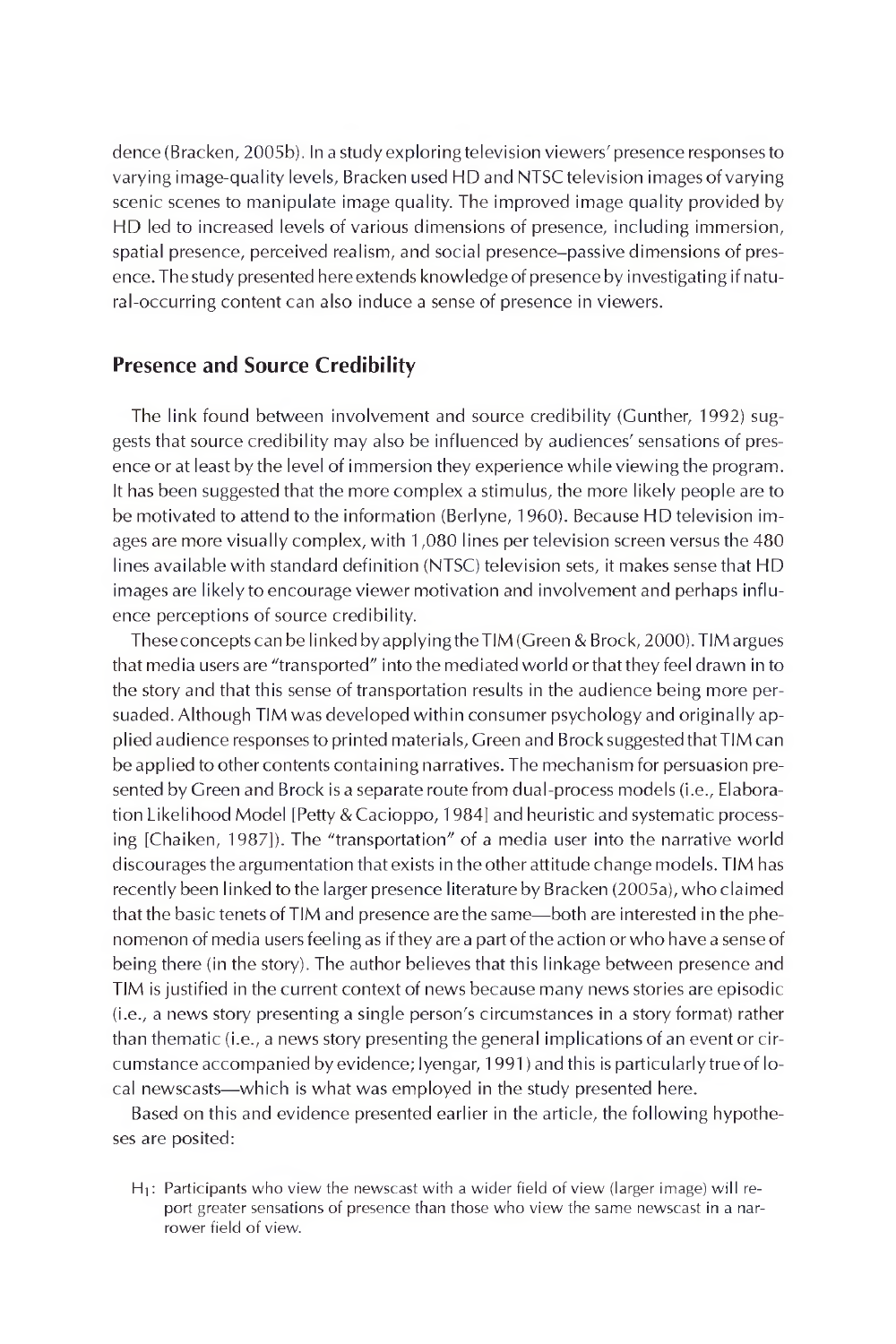- H2: Participants who view the newscast in HD will report higher levels of presence than participants who view the same newscast in NTSC.
- H3: Participants who view the newscast in HD will rate the both (male and female) newscasters as more credible than those who view the same newscast in NTSC.
- H4: Participants who view the newscast with a wider field of view (larger image) will rate the newscast as more credible than those who view the same newscast in a narrower field of view.
- $RQ_1$ : Will the participants who view the newscast in HD rate the newscast as more credible?

Further, because improved image quality (Bracken, 2005b) and larger FOV (IJsselsteijn, de Ridder, Freeman, Avons, & Bouwhuis, 2001) have been found in the past to increase the likelihood that participants will experience sensations of presence, the following research question is presented:

 $RQ<sub>2</sub>$ : Will the participants who report experiencing sensations of presence rate the newscast as more credible?

## **Method**

Two independent variables were manipulated, image quality (HDTV vs. NTSC) and field of view (range  $= 14.8^{\circ} - 53.1^{\circ}$ ). Viewers ( $N = 140$ ) watched a local newscast from another market. The experiment was between-subjects: One group of participants watched the newscast television in HD  $(n = 70)$ , and the other group watched the newscast in NTSC ( $n = 70$ ). The participants viewed in four groups. The experiment received Institutional Review Board approval from a Midwestern university.

## **Participants**

The participants were between 18 and 55 years of age (*M* = 21.8, *Mdn =* 20, *SD =* 4.88). Seventy-two (51%) participants were female, and 64 (49%) were male. The participants' reported racial identities were Caucasian (60%; *n =* 84); African American (27%;  $n = 38$ ); and Asian, Hispanic, and other (13%;  $n = 18$ ). The participants were recruited from sections of a large introductory communication course, which has a research requirement.

## **Stimulus**

A local newscast from a different media market was obtained from WRAL (Raleigh-Durham, NC). This particular station was selected because it was the only station broadcasting its local news in HD at the time the study was conducted. The newscast was shown in its entirety (including commercials) to increase the ecological validity of the study. The newscast contained two primary anchors (one female and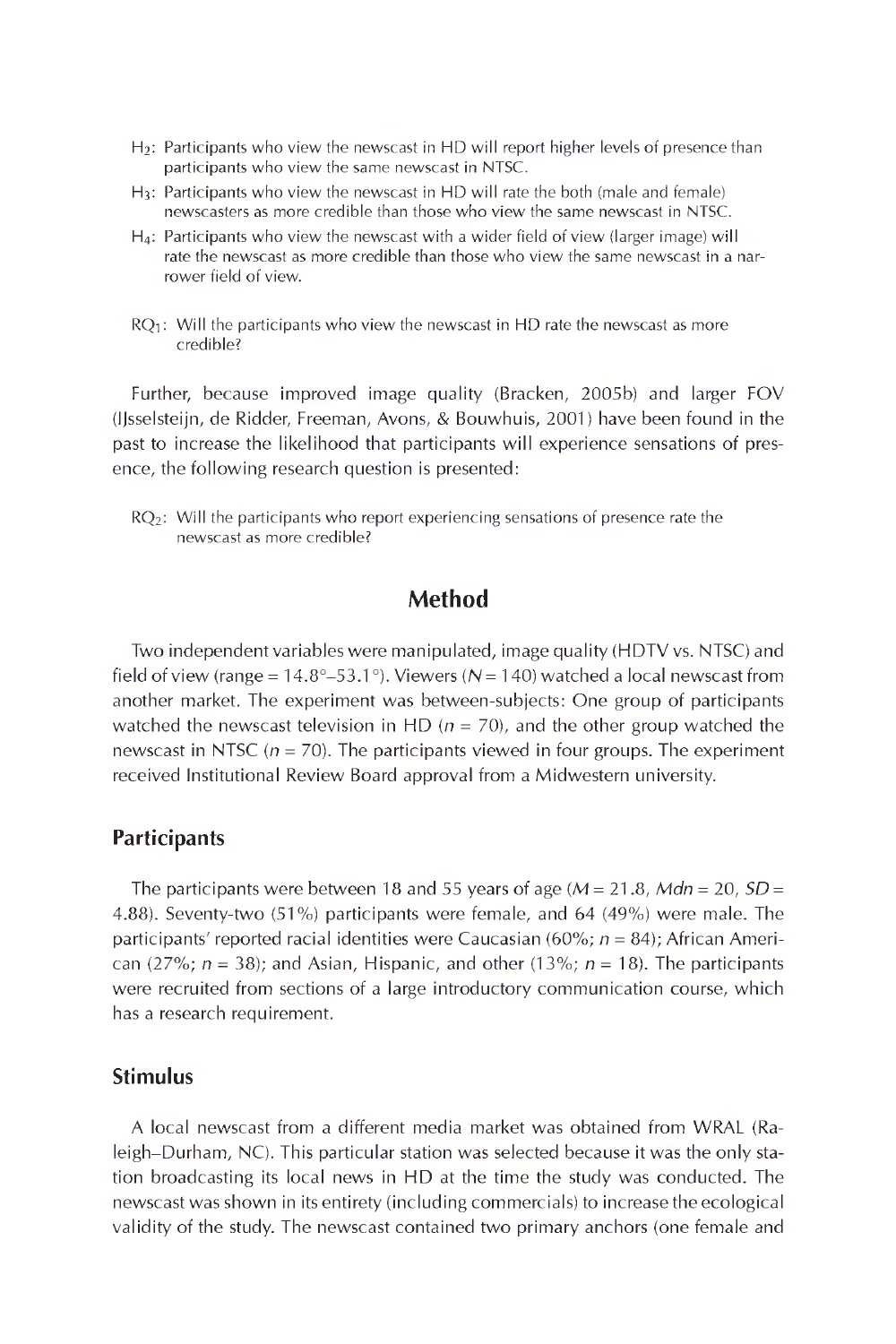one male). There were additional reporters, but the majority of the newscast was presented by the anchors. The newscast contained the standard elements of local news: a local segment, a short international segment, sports, and weather.

The out-of-market newscast provided the benefit of ensuring that the participants were not familiar with either of the news anchors or the events presented. The content of the newscast had a regional focus with very little entertainment news. The presentation of the stories was not sensationalized (for a detailed explanation of sensationalism and news, see Grabe, Zhou, & Barnett, 2001).

## **Procedure**

The participants entered a large auditorium and were randomly assigned to sit in either the front or the back of the room to correspond with the large and small field of view. After all the participants were seated, the experimenter explained that the participants would be viewing a newscast and that immediately following the program they would complete a questionnaire. The participants were asked to identify the seat they were sitting in by the row and seat number to allow for the calculation of FOV. The entire procedure took about 45 minutes.

#### **Independent Measures**

*Image Quality.* The image quality of the newscast was manipulated, with one group watching the newscast in HD and the other watching the newscast in NTSC.

*FOV.* The FOV was determined by how far the participants were sitting from the screen and the shape of the projected image. The participants viewed a 162-inch screen measured diagonally and saw the images in an FOV ranging from 14.8° (narrow FOV) to 53.1 $\degree$  (wide FOV; Collins, 2002). The actual distance that participants sat from the screen ranged from 14 to 55 feet.

#### **Dependent Measures**

The dependent measures were a variety of presence and credibility scales that were measured via a paper-and-pencil questionnaire.

#### **Presence**

The amount of presence experienced by the participants was measured using a multidimensional presence scale developed by Lombard and Ditton (2000) and previously used by Bracken and Atkin (2004) and Bracken (2005b). The presence dimensions included were social presence-active and social presence-passive, immersion, and parasocial interaction.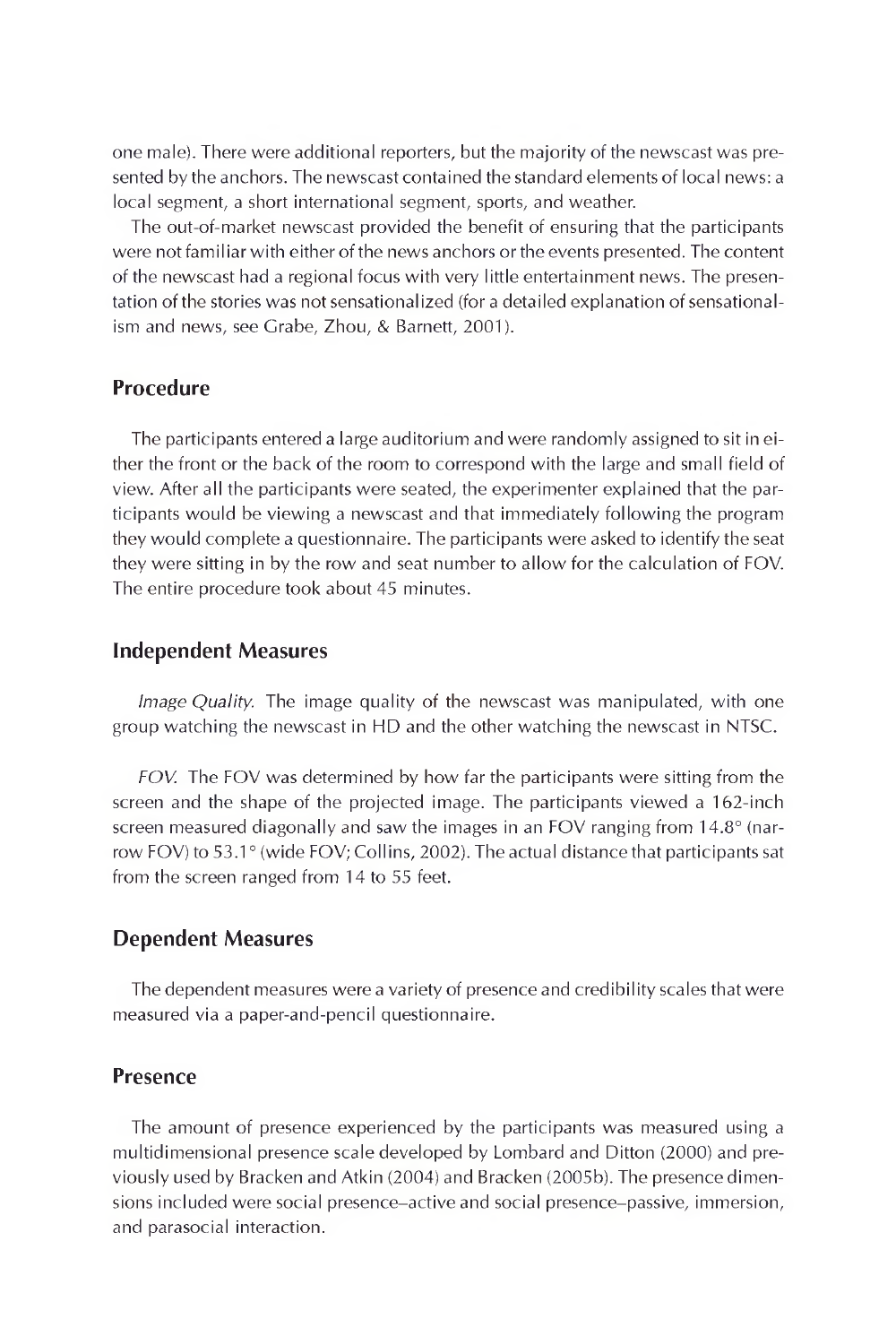*Social Presence-Passive.* Participants responded from <sup>1</sup> *(not well)* to 7 *(very well)* for four statements designed to measure the extent to which television viewers feel they were able to observe nonverbal cues in a mediated environment. The four statements were "During the media experience how well were you able to observe ... (1) the body language, (2) facial expressions, (3) changes in tone of voice, and (4) style of dress ... of the people you saw/heard?" Cronbach's alpha for the scale was .88.

*Immersion.* Participants responded from <sup>1</sup> *(not at all)* to 7 *(very much)* for five statements based on a scale developed to measure the extent to which television viewers reported feeling immersed in the television environment. Example statements include "How involving was the media experience?" and "To what extent did you feel mentally immersed?" Cronbach's alpha for the scale was .76.

*Perceptual Realism.* Participants responded from <sup>1</sup> *(not atall)* to 7 *(very much)* for six statements intended to measure the extent to which television viewers feel a sense of realism when viewing television. The six statements included such questions as "How much did the things/people in the environment you saw/heard SOUND like they would if you experienced them directly?" "How much did the things/people in the environment you saw/heard LOOK like they would if you experienced them directly?" and "How much did you feel like the events you saw/heard were happening to you?" Cronbach's alpha for the scale was .85.

*Social Presence Actor Within Medium (Parasocial Interaction).* Participants responded from <sup>1</sup> *(never)* to 7 *(always)* for seven statements measuring the extent to which television viewers feel a sense of involvement with or connection to characters or television personalities when they watch television programs and movies. Examples of the statements include "How often did you have the sensation that people you saw/heard could also see/hear you?" "To what extent did you feel you could interact with the person you saw/heard?" "How often did it feel as if someone you saw/heard in the environment was talking directly to you?" and "How often did you want to or did you make eye contact with someone you saw/heard?" Cronbach's alpha for the scale was .81.

## **Source Credibility**

Participants responded to semantic differential scales for three dimensions: safety, dynamism, and qualification design by Berio et al. (1969-1970). This particular source credibility scale divides the concept into three distinct dimensions. Participants evaluated each candidate separately for each of the three dimensions.

*Safety.* Participants responded from <sup>1</sup> *(negative)* to 7 *(positive)* for five semantic differential scales designed by Berio et al. (1969-1970). The five items were "dishonest-honest," "cruel-kind," "dangerous-safe," "unfriendly-friendly," and "unjust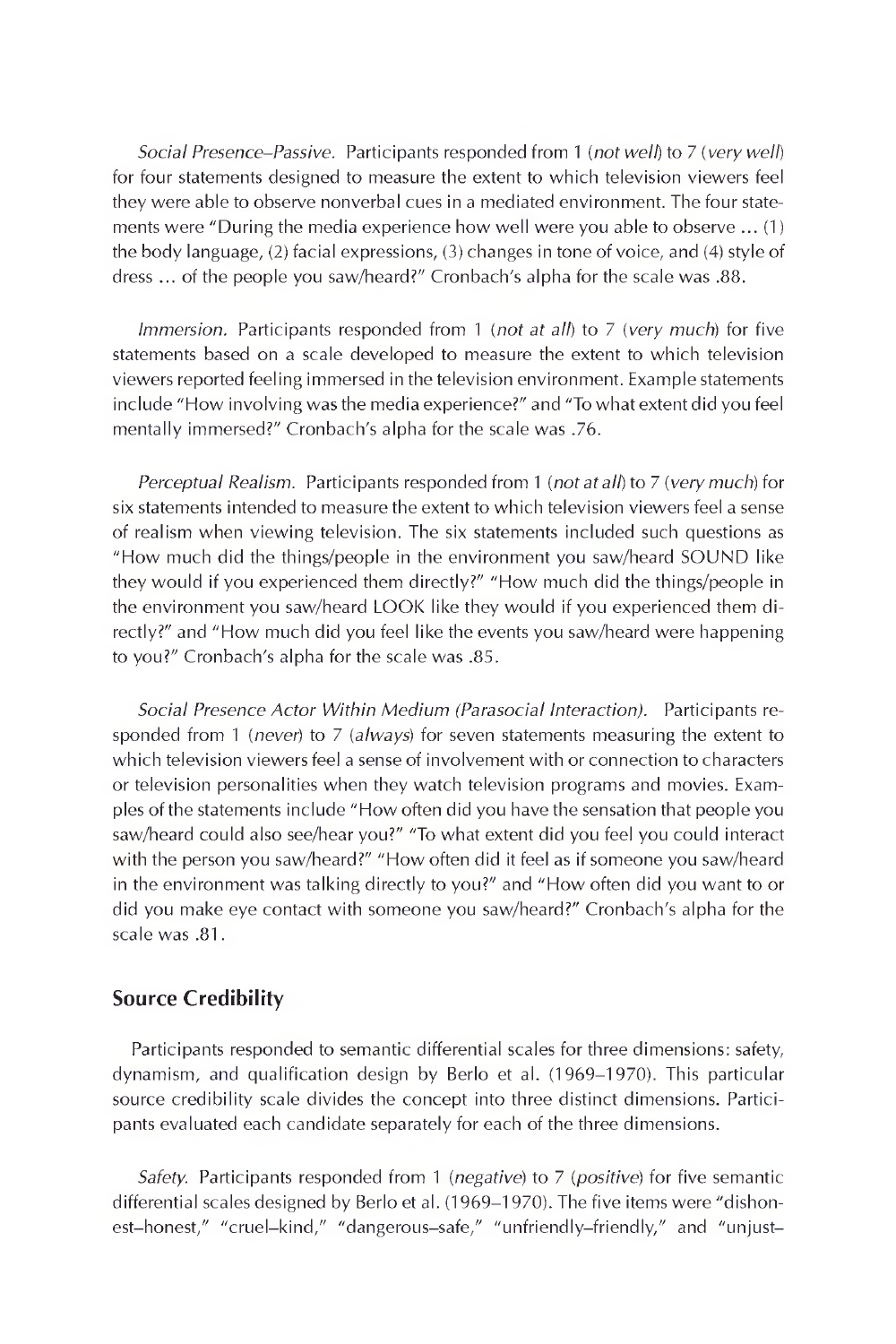just." Cronbach's alpha for the scale was .90 for the female anchor and .94 for the male anchor.

*Dynamism.* Participants responded from 1 *(negative)* to 7 *(positive)* for four semantic differential scales designed by Berio et al. (1969-1970). The four items were "meek-aggressive," "hesitant-emphatic," "timid-bold," and "passive-active." Cronbach's alpha for the scale was .72 for the female anchor and .77 for the male anchor.

*Qualification.* Participants responded from <sup>1</sup> *(negative)* to 7 *(positive)* for five semantic differential scales designed by Berloetal.(1969-1 970). The five items were "untrained-trained," "inexperienced-experienced," "unqualified-qualified," "unskilledskilled," and "uninformed-informed." Cronbach's alpha for the scale was .93 for the female anchor and .95 for the male anchor.

## **Overall Newscast Credibility**

Participants responded from <sup>1</sup> *(negative)* to 7 *(positive)* for <sup>11</sup> semantic differential scales designed by Gaziano and McGrath (1986). Examples of the <sup>11</sup> items include "unfair-fair," "biased-unbiased," "invades people's privacy/respects people's privacy," and "has well-trained reporters/has poorly trained reporters." Cronbach's alpha for the additive scale was .73.

## **Analysis and Results**

A series of two-way analyses of variance with the independent variables image quality (HD or NTSC) and FOV were used to test the hypotheses and  $RQ_1$ . The specific results are presented in Tables <sup>1</sup> to 3.

H1, predicting viewers who watched the newscast with a wider FOV would report greater levels of presence sensations, was not supported across all of the presence variables. The participants did not report experiencing presence sensation when viewing the wider FOV (larger images) as opposed to when they viewing from a narrower FOV (smaller images; see Table 1).

Some support was found for  $H_2$ , which predicted that participants who viewed the newscast in HD would report higher levels of presence than participants who viewed the same newscast in NTSC (see Table 1). The main effects were significant for two of the four presence dimensions tested. Specifically, viewers of HD reported a higher level of social presence-passive (the ability of television viewers to see nonverbal cues;  $M = 4.83$ ,  $SD = 1.42$ ) than those who watched the same newscast in NTSC ( $M =$ 4.19, *SD =* 1.71). Higher levels of immersion were also reported by viewers who watched the newscast in HD  $(M = 4.02, SD = 1.45)$  than by viewers of the NTSC newscast  $(M = 3.40, SD = 1.22)$ . In addition, the interaction between image quality and FOV was significant for the social presence with an actor in a medium dimension (parasocial interaction), with participants who watched in HD with a wider FOV re-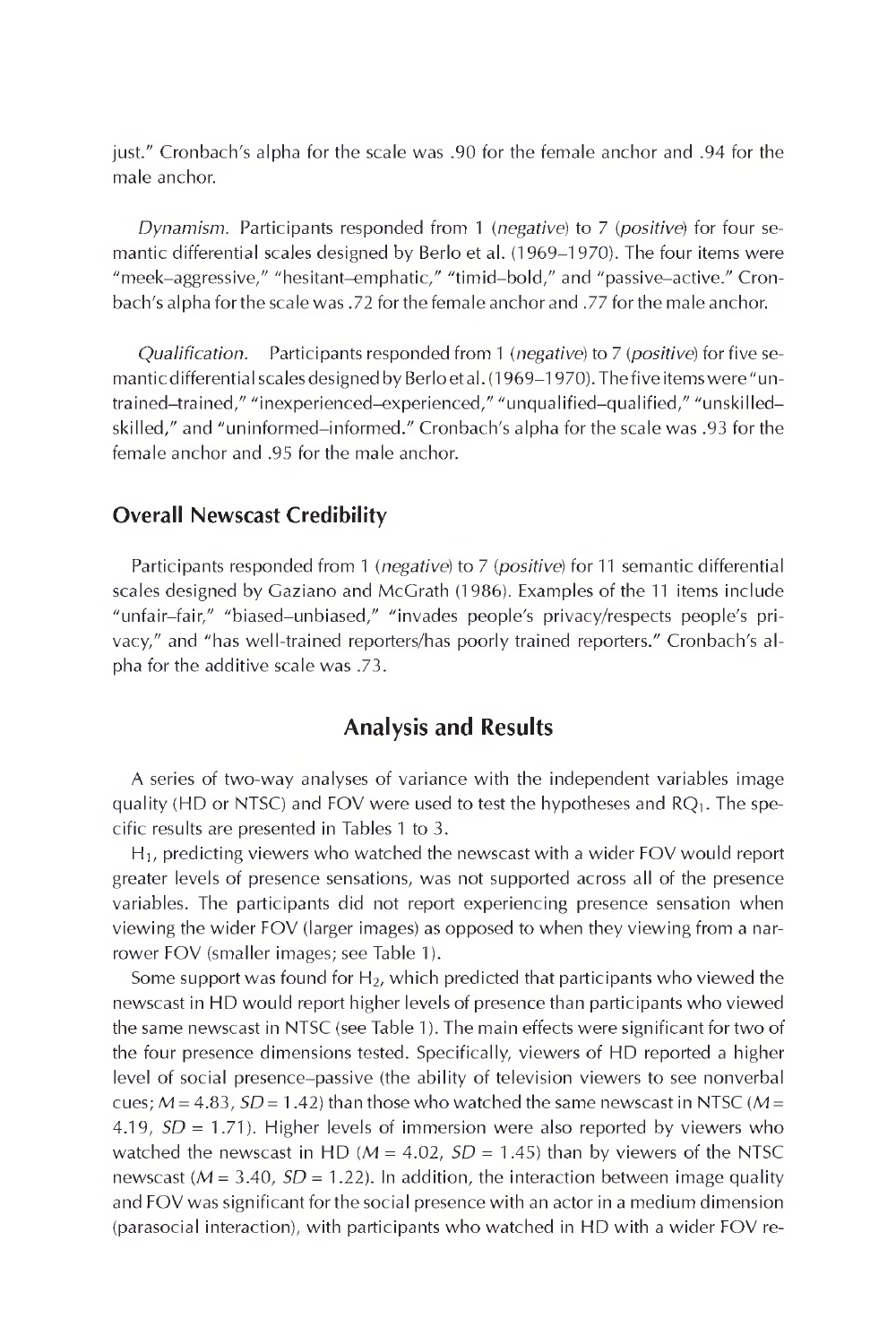| <b>IDI LIESCHLE DIIIEIISIUIS</b>       |       |    |       |         |          |  |  |  |
|----------------------------------------|-------|----|-------|---------|----------|--|--|--|
| Source of Variation                    | SS    | df | MS    | F       | $\eta^2$ |  |  |  |
| Social presence-passive                |       |    |       |         |          |  |  |  |
| Main effects                           |       |    |       |         |          |  |  |  |
| Image quality                          | 13.39 | 1  | 13.39 | $5.68*$ | .05      |  |  |  |
| <b>FOV</b>                             | 40.82 | 13 | 40.82 | 1.32    | .13      |  |  |  |
| Two-way interactions                   |       |    |       |         |          |  |  |  |
| Image Quality x FOV                    | 17.59 | 11 | 1.56  | 0.67    | .06      |  |  |  |
| Immersion                              |       |    |       |         |          |  |  |  |
| Main effects                           |       |    |       |         |          |  |  |  |
| Image quality                          | 7.17  | 1  | 7.17  | $4.35*$ | .04      |  |  |  |
| <b>FOV</b>                             | 9.64  | 13 | 0.74  | 0.45    | .05      |  |  |  |
| Two-way interactions                   |       |    |       |         |          |  |  |  |
| Image Quality x FOV                    | 28.62 | 11 | 2.60  | 1.56    | .14      |  |  |  |
| Perceptual realism                     |       |    |       |         |          |  |  |  |
| Main effects                           |       |    |       |         |          |  |  |  |
| Image quality                          | 1.23  | 1  | 1.23  | 0.70    | .006     |  |  |  |
| <b>FOV</b>                             | 15.73 | 13 | 1.21  | 0.69    | .08      |  |  |  |
| Two-way interactions                   |       |    |       |         |          |  |  |  |
| Image Quality x FOV                    | 21.03 | 11 | 1.91  | 1.09    | .10      |  |  |  |
| Social presence with actor in a medium |       |    |       |         |          |  |  |  |
| Main effects                           |       |    |       |         |          |  |  |  |
| Image quality                          | 2.48  | 1  | 2.48  | 1.74    | .02      |  |  |  |
| <b>FOV</b>                             | 22.90 | 13 | 1.76  | 1.24    | .13      |  |  |  |
| Two-way interactions                   |       |    |       |         |          |  |  |  |
| Image Quality x FOV                    | 29.33 | 11 | 2.67  | 1.87*   | .16      |  |  |  |
|                                        |       |    |       |         |          |  |  |  |

### **Table <sup>1</sup> Analysis of Variance Table: Image Quality and FOV for Presence Dimensions**

*Note:* FOV = field of view.

 $*p < .05$ .

porting a stronger sense of parasocial interaction  $(M = 4.25, SD = 2.45)$  than participants who viewed the newscast in NTSC with a smaller FOV *(M* = 1.93, *SD =* .62).

The results provide evidence that support  $H_3$ , which stated that participants who watched the newscast in HD would rate the news anchors (both female and male) as being more credible than viewers who watched the NTSC version (see Table 2-3). Viewers of the HD version of the newscast rated each newscaster higher (more credible) in all three dimensions of source credibility. Specifically, the main effect for image quality was significant, with both anchors being rated as safer when seen in HD (female  $M = 5.57$ ,  $SD = 1.02$ ; male  $M = 5.48$ ,  $SD = 1.09$ ) than in NTSC (female  $M =$ 4.76,  $SD = 1.06$ ; male  $M = 4.68$ ,  $SD = 1.14$ ). Similarly, the other dimensions were significant for the main effect. Participants rated each anchor as more dynamic when seen in HD (female *M =* 4.90, *SD =* 1.00; male *M =* 4.91, *SD =* 1.03) than when seen in NTSC (female  $M = 4.57$ ,  $SD = 1.11$ ; male  $M = 4.59$ ,  $SD = .97$ ) and as more qualified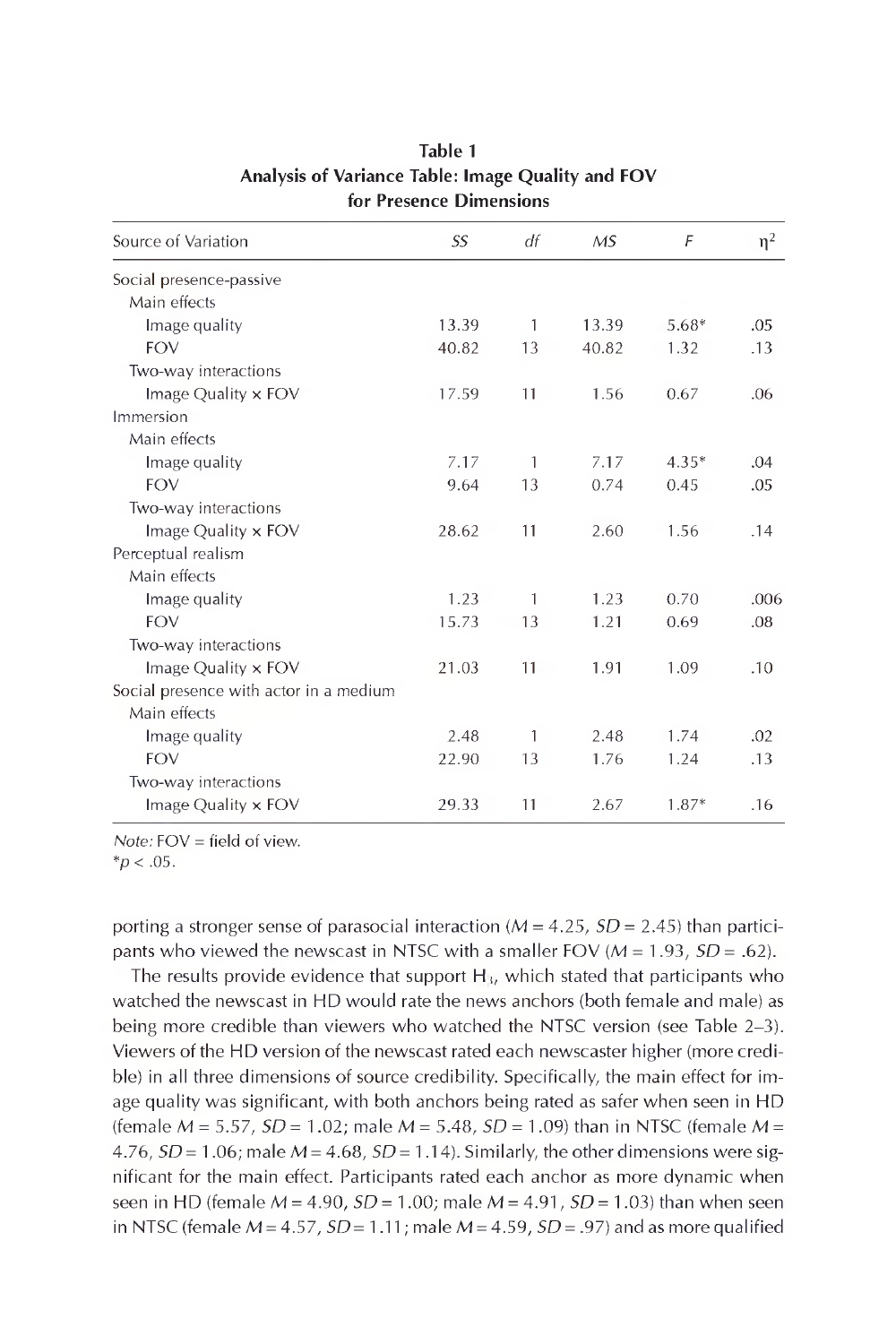| for the Female Anchor      |       |    |       |           |          |  |  |  |
|----------------------------|-------|----|-------|-----------|----------|--|--|--|
| Source of Variation        | SS    | df | МS    | F         | $\eta^2$ |  |  |  |
| Safety                     |       |    |       |           |          |  |  |  |
| Main effects               |       |    |       |           |          |  |  |  |
| Image quality              | 18.33 | 1  | 18.33 | $16.34**$ | .13      |  |  |  |
| <b>FOV</b>                 | 17.29 | 13 | 1.33  | 0.23      | .12      |  |  |  |
| Two-way interactions       |       |    |       |           |          |  |  |  |
| Image Quality x FOV        | 6.68  | 11 | 0.61  | 0.54      | .05      |  |  |  |
| Dynamism                   |       |    |       |           |          |  |  |  |
| Main effects               |       |    |       |           |          |  |  |  |
| Image quality              | 4.58  | 1  | 4.58  | $4.06*$   | .05      |  |  |  |
| <b>FOV</b>                 | 10.09 | 13 | 0.78  | 0.69      | .04      |  |  |  |
| Two-way interactions       |       |    |       |           |          |  |  |  |
| Image Quality $\times$ FOV | 13.77 | 11 | 1.25  | 1.11      | .10      |  |  |  |
| Qualification              |       |    |       |           |          |  |  |  |
| Main effects               |       |    |       |           |          |  |  |  |
| Image quality              | 8.07  | 1  | 8.07  | $4.29*$   | .04      |  |  |  |
| <b>FOV</b>                 | 18.34 | 13 | 1.41  | 0.75      | .08      |  |  |  |
| Two-way interactions       |       |    |       |           |          |  |  |  |
| Image Quality $\times$ FOV | 16.70 | 11 | 1.52  | 0.81      | .08      |  |  |  |

## **Table 2 Analysis of Variance Table: Image Quality and FOV for the Female Anchor**

*Note:* FOV = field of view,

 $**p* < .05.$   $**p* < .001.$ 

when seen in the HD version of the newscast (female  $M = 5.57$ ,  $SD = 1.29$ ; male  $M =$ 5.60,  $SD = 1.23$ ) than in the NTSC version (female  $M = 4.97$ ,  $SD = 1.40$ ; male  $M =$ 5.14,  $SD = 1.27$ ).

The results for  $H_4$  and  $RQ_1$ , which inquire about the effect of viewing the newscast with a wider FOV and in HD, has on perceived credibility of the overall newscast displayed a similar trend as seen previously in  $H_1$  to  $H_3$ . Specifically, participants who watched the newscast with a wider FOV (the image took up more of their peripheral vision) did not rate the newscast as significantly more credible than the participants who viewed with a narrower FOV. There was a main effect for image quality,  $F(1) =$ 6.45,  $p = .001$ ,  $\eta^2 = .06$ , with participants who viewed the newscast in HD rating the overall newscast as more credible  $(M = 4.74, SD = .95)$  than the participants who viewed the newscast in NTSC ( $M = 4.31$ ,  $SD = .73$ ). The main effect for FOV,  $F(13) =$ .82,  $p = .64$ ,  $\eta^2 = .09$ , and the two-way interaction,  $F(11) = 1.23$ ,  $p = .24$ ,  $\eta^2 = .12$ , were not significant. Therefore, FOV did not play a role in how the audience members perceived the overall credibility of the newscast, whereas enhanced image quality (HD) improves the credibility rating of the overall newscast.

 $RQ<sub>2</sub>$ , asking whether presence would influence audience members' perceptions of newscast credibility, was tested using forced entry multiple regression. Overall newscast credibility was the dependent variable, and the independent variables were the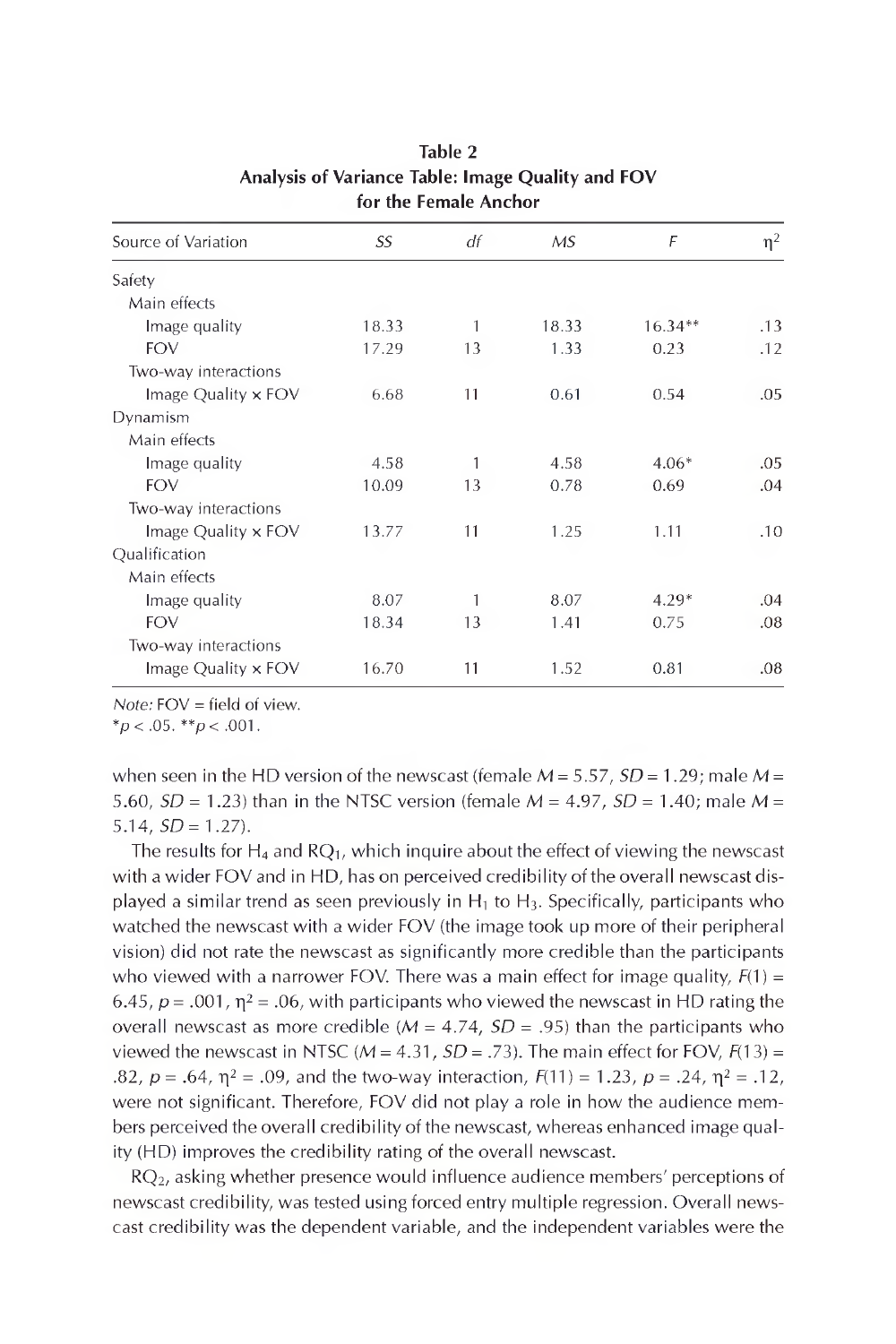| for the Male Anchor        |       |    |       |         |          |  |  |  |
|----------------------------|-------|----|-------|---------|----------|--|--|--|
| Source of Variation        | SS    | df | МS    | F       | $\eta^2$ |  |  |  |
| Safety                     |       |    |       |         |          |  |  |  |
| Main effects               |       |    |       |         |          |  |  |  |
| Image quality              | 17.98 |    | 17.98 | 13.65*  | .11      |  |  |  |
| <b>FOV</b>                 | 13.68 | 13 | 1.05  | 0.80    | .09      |  |  |  |
| Two-way interactions       |       |    |       |         |          |  |  |  |
| Image Quality $\times$ FOV | 7.46  | 11 | 0.68  | 0.52    | .05      |  |  |  |
| Dynamism                   |       |    |       |         |          |  |  |  |
| Main effects               |       |    |       |         |          |  |  |  |
| Image quality              | 3.90  |    | 3.90  | $3.94*$ | .04      |  |  |  |
| <b>FOV</b>                 | 15.10 | 13 | 1.16  | 1.18    | .12      |  |  |  |
| Two-way interactions       |       |    |       |         |          |  |  |  |
| Image Quality $\times$ FOV | 11.90 | 11 | 1.08  | 1.09    | .10      |  |  |  |
| Qualification              |       |    |       |         |          |  |  |  |
| Main effects               |       |    |       |         |          |  |  |  |
| Image quality              | 6.19  |    | 6.19  | $3.86*$ | .03      |  |  |  |
| <b>FOV</b>                 | 17.81 | 13 | 1.37  | 0.85    | .09      |  |  |  |
| Two-way interactions       |       |    |       |         |          |  |  |  |
| Image Quality $\times$ FOV | 11.96 | 11 | 1.09  | 0.68    | .06      |  |  |  |
|                            |       |    |       |         |          |  |  |  |

## **Table 3 Analysis of Variance Table: Image Quality and FOV**

*Note:* FOV = field of view.

*\*p<.05.*

presence dimensions (social presence-passive, immersion, perceptual realism, and social presence with actor in a medium [parasocial relationship]). The regression analysis revealed that the model significantly predicted perceptions of overall news credibility,  $F(4, 131) = 6.76$ ,  $p = .001$ ,  $R^2 = .17$ . Immersion was the only significant predictor ( $\beta = .297$ ,  $p = .003$ ) with participants who reported higher levels of immersions perceiving the newscast as more credible. The results demonstrate that immersion was a significant predictor and perceptual realism was approaching significance. For both presence dimensions, experiencing higher levels was a predictor of perceiving the newscast as more credible. This analysis presents evidence that some presence dimensions can influence audiences' perceptions of newscast credibility.

## **Discussion**

Overall these results provide evidence that image quality as a form variable can influence television audiences' perceptions, in general, and specifically affect perceptions of credibility supporting the findings by Reeves and Nass (1 996) and Bracken et al. (2003). This study also offers additional support for previous findings (Bracken, 2005b) that increased image quality (HD) leads television viewers to experience a greater level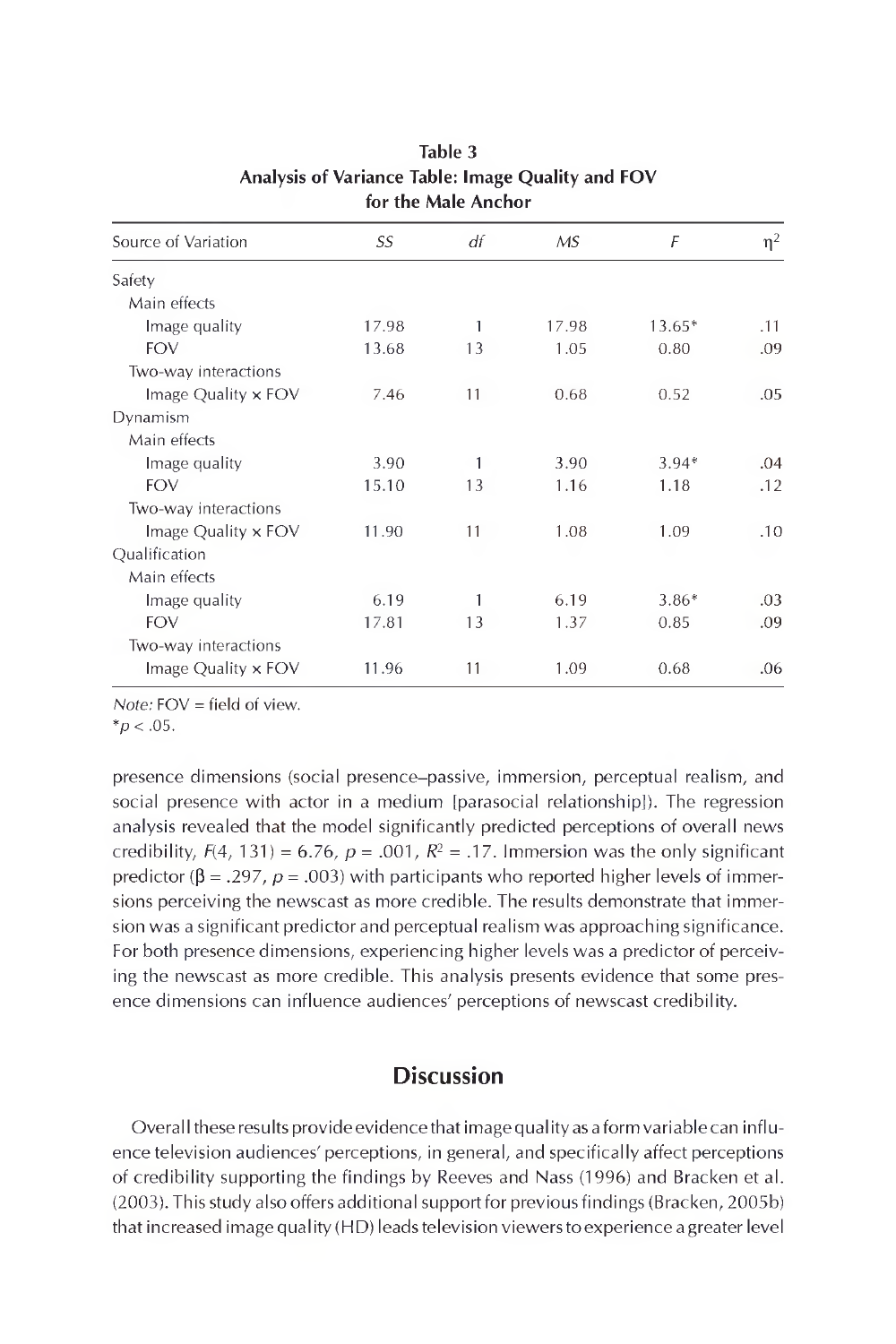of presence than the current NTSC standard television images. Further, sensations of presence were found to have a positive influence on ratings of credibility.

## **Perception of Source Credibility**

One of the most important findings of this study is that perceptions of credibility can be influenced by the formal features of television. This suggests that credibility is not just an inherent quality of the source or person delivering a message. Specifically, the perception of the female and male anchors and the overall newscast as more credible in the HD condition demonstrates that image quality is a form variable worth consideration beyond the previous experiments on presence. The participants' rating of each of the main news anchors as being more credible than the same news anchors in NTSC has a larger implication for the upcoming conversion to HD. It is interesting that increased image quality led to increased credibility ratings for each of the news anchors. This is especially important, as image quality was the only difference between the two versions of the newscast as the use of wide-screen images was maintained in the standard (NTSC) version. These results may have far-reaching implications for other types of content as well (i.e., will reality programming be seen as more "real"?).

Recently there have been various discussions about who looks good (or terrible) in HD (Teitell, 2005). Although there has been a discussion about how HD can reveal imperfections in actors and performers, these findings suggest that improved image quality can also improve audience perceptions of characters and personalities, but as recent discussion suggests, not when there is visible acne or scars. These results seem to suggest that the characteristics of the news anchors themselves are in part responsible for audience perceptions of credibility, which supports the findings by Markham (1968) offering some reassurance for mature news anchors.

The results seem to support Gunther's (1992) argument that involvement is a predictor of credibility as immersion was the most powerful predictor of favorable credibility ratings. This is consistentwith the TIM (Green & Brock, 2000). Further, the results of this study ask the question, if television audiences are currently skeptical oftelevision news today (Tsfati, 2003), will they continue to be after the HD conversion? Perhaps news viewing will increase because, as Tsfati andCappella(2003) reported, skepticism ofthe media is related to the likelihood ofviewing less news. Followingthis logic, ifaudiences perceive newscasts as more credible, then perhaps news viewing will increase. This also has implications for the ever-increasing sensational local news.

There was no support for hypotheses predicting higher levels of perceptual realism and social presence with actor in a medium (parasocial) would be reported by participants who saw the HD version of the newscast. The lack of parasocial results may be attributed to that selection of an out-of-town newscast (to avoid existing prejudices). It is unlikely the one exposure would allow time for the participants to feel connected to the news anchors; however, the interaction of HD and larger FOV was powerful. The lack of results for perceptual realism is more difficult to explain. Earlier findings by Bracken (2005b) suggested that even real-world content can be perceived as more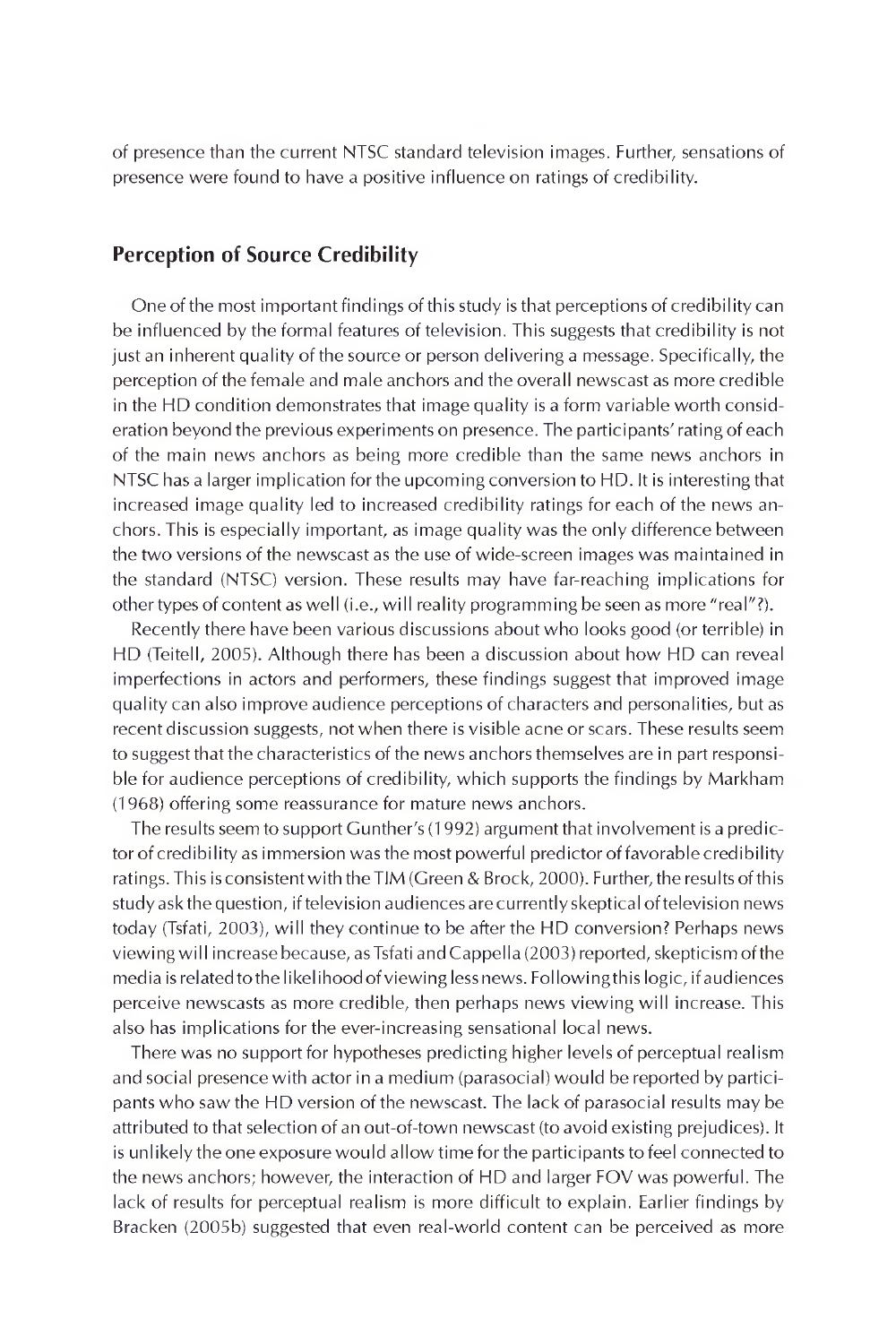real in HD, but the content in that study was not news. These results may be explained by earlier findings of perceived reality judgments being influenced by the origination of the story. People who saw stories from unfamiliar locations (in this study the newscast was from out of state) reported the stories as being more real than stories from locations the participants knew (Shapiro & Chock, 2004).

## **Presence and Formal Features**

The results are consistent with previous research on presence and image quality (Bracken, 2005b). The participants reported greater levels of immersion and social presence-passive (i.e., the ability to observe social cues). These results are important because the content used in this study was local news from a different market and did not contain stories to which the audience would have been previously exposed, suggesting that at least for this study immersion is not always equated with involvement, as suggested by Klimmt and Voderer (2003). It is surprising that there was a significant interaction between image quality and FOV for the parasocial dimension because this was the first exposure to the anchors for the participants. This particular result implies that television form is a very powerful partof the experience of television viewing and can impact perceptions to the level that individuals feel closer to people they have never even seen before.

The finding that audience members who reported feeling more immersed also rated the newscast as more credible contributes to the understanding of how experiencing a sense of presence impacts other traditional media effects. The author acknowledges that the other dimensions did not impact perceptions of credibility. Nevertheless, there is a growing number of studies demonstrating that presence plays a mediating role with third-person perception (Botta & Bracken, 2003), body image disturbance (Botta & Bracken, 2002), and persuasion (Kim & Biocca, 1997). This trend suggests the presence may be a missingelement in understanding how audience members are affected by media content (and form) and deserves more attention in media effects studies.

However, the hypotheses and research questions about FOV did not support previous findings related to screen size (IJsselsteijn et al., 2001; Lombard et al., 2000). The increased FOV neither lead to higher levels of presence being experienced nor seemed to have an effect on the audiences' perceptions, contrary to previous screen size studies (with the exception discussed previously). At least for this particular content, it seems that regardless of the size of or the distance audiences sit from a HDTV set, the image quality has the most influence on their perceptions of media content. It may be that the FOV manipulation was not strong enough (i.e., there should have been a greater difference both closer and farther seating from the screen). It may also be that, for this particular type of content, FOV was not important in the audience's decision process.

Several areas of future research can be pursued based on the current results. First, the continued examination of determinants of presence and television is an area that needs additional evidence to support these and earlier findings regarding form vari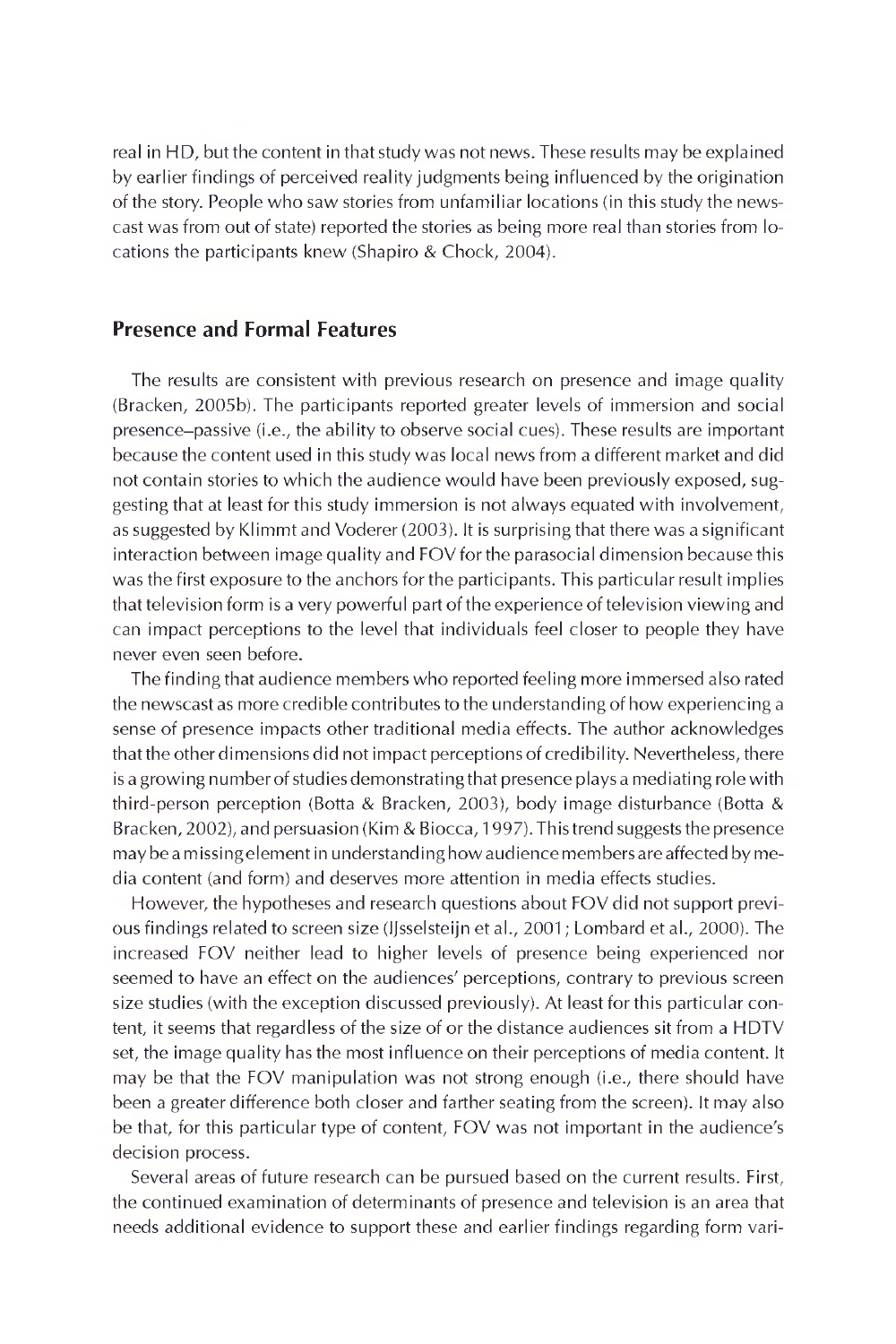ables and media users' experiences of presence. Second, the influence of improved image quality (HDTV) on audience perceptions needs to be investigated further. Third, the question of whether improved image quality can lead television audiences to perceive sensational newscasts as being credible or as more sensational needs to be answered. Fourth, characteristics of news programming should be isolated and studied (i.e., specific presenter characteristics, such as race and age). Last, there appears to be a trend throughout several studies, with content seen in HDTV being rated more positively than the same content seen in NTSC (e.g., see Botta & Bracken, 2002). This trend suggests that improved image quality may impact television audiences' perceptions, including a character's physical attractiveness, reality judgments, and impact of message on oneself.

The author acknowledges that the results of this study may have been influenced by the design of the study, specifically, the group administration of the experiment may be responsible for the nonsignificant findings regarding the FOV hypotheses. Most screen-size studies employ individual administration, and each participant watches either a small- or large-screen television. In this study, the participants viewed a large projected image in a theater setting. In defense of the group administration, many people do view television in groups, with either their families or friends. Although the FOV (narrow and wide) are comparable to the FOV seen in other screen-size studies, it may be that the projected image or the setting was seen as different by the participants than watching a television set. The number of HD compatible projectors sold for home use has grown beyond expected sales in the past year (CEA, 2004).

In conclusion, the results of this study provide additional evidence that improved image quality contributes to television audiences'sense of presence. The results demonstrate that HDTV improves the credibility attributed to both news anchors and to the overall newscast. The implications of this finding suggest that the conversion to HDTV may influence television audiences' perceptions and viewing habits of news.

### **Notes**

 $1$ There are currently 24 local television stations broadcasting in HD out of 772 local news stations in the United States.

 $2B$ erlo et al. (1969–1970) found three factors: safety, dynamism, and qualification.

 $3A$  cut is a transition between shots in which there is no overlap between images—a sudden transition (Lombard, Bracken, Snyder-Duch, & Ditton, 2002).

<sup>4</sup>All televisions screens are measured diagonally.

5The nonverbal expectancy model predicts that persons who violate expectations (e.g., more or less eye contact) will elicit arousal and cause an increase in attention.

## **References**

Austin, E. W., & Dong, Q. (1994). Source versus content effects on judgments of news believability. *Journalism Quarterly, 71*, 973.

Berio, D. K., Lemert, J. B., & Mertz, R. J. (1969-1970). Dimensions for evaluating the acceptability of message sources. *Public Opinion Quarterly, 33,* 563-576.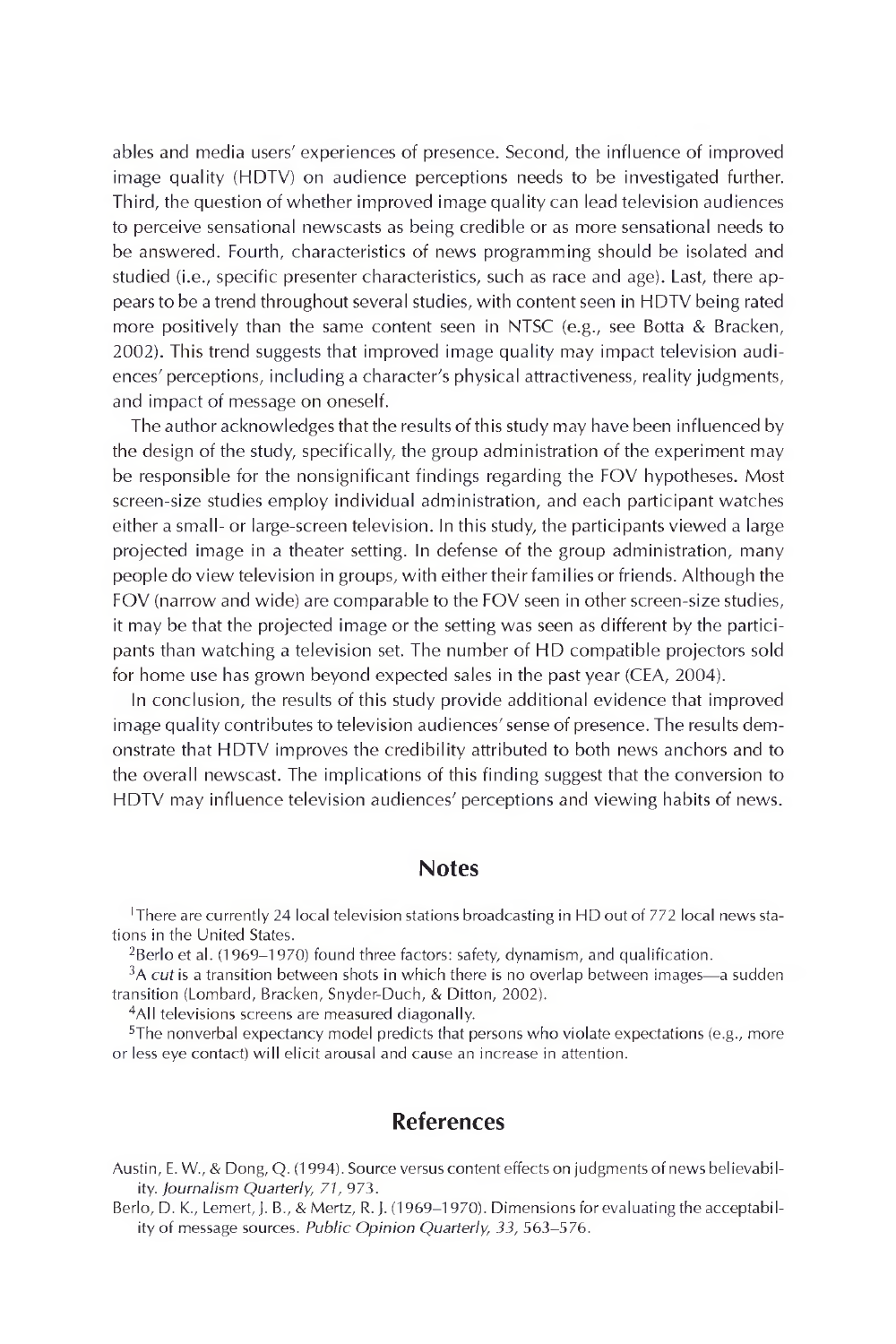Berlyne, D. E. (1960). *Conflict, arousal, and curiosity.* New York: McGraw-Hill.

- Bocker, M., & Muhlbach, L. (1993). Communicative presence in videocommunications. Pro*ceedings of the Human Factors and Ergonomics Society 37th Annual Meeting, 37,* 249-253.
- Botta, R. A., & Bracken, C. C. (2002, November). *Muscle bound: Men, muscularity, and social comparisons.* Paper presented to the Mass Communication division ofthe annual meeting of the National Communication Association, New Orleans, LA.
- Botta, R. A., & Bracken, C. C. (2003, May). *Presence the equalizer: Reducing the third-person perception.* Paper presented to the Mass Communication Division at the annual conference of the International Communication Association, San Diego, CA.
- Bracken, C. C. (2005a). Are we persuaded by feeling "part of the action"? Exploring the similarities between the transportation imagery model and presence. *Proceedings ofthe Eighth Annual International Meeting ofthe Presence Workshop, 8,* <sup>1</sup> 25-1 29.
- Bracken, C. C. (2005b). Presence and image quality: The case of high definition television. *Media Psychology, 7,* 191-205.
- Bracken, C. C., & Atkin, D. (2004). A survey of presence evoking technology in our living room. *Visual Communication Quarterly,* 11(1-2), 23-27.
- Bracken, C. C., Neuendorf, K. A., & Jeffres, L. W. (2003, August). *Screen size, source credibility, and presence: Audience reactions to the televised 2000 presidential debates.* Paper presented to the Communication Theory and Methodology Division at the annual conference of the Association for Education in Journalism and Mass Communication, Kansas City, MO.
- Burgoon, J. K. (1978). Attributes of the newscaster's voice as predictors of his credibility. *Journalism Quarterly, 55,* 276-281.
- Burgoon, J. K., & Hale, J. L. (1988). Nonverbal expectancy violations model: Elaboration and application to immediacy behaviors. *Communication Monographs, 55,* 58-79.
- Burgoon, J. K., & Jones, S. B. (1976). Toward a theory of personal space expectations and their violations. *Human Communication Research, 2,* 131-146.
- Burgoon, J. K., & Walther, J. B. (1990). Nonverbal expectancies and the evaluative consequences of violations. *Human Communication Research, 17,* 232-265.
- Chaiken, S. (1987). The heuristic model of persuasion. In M. P. Zanna, J. M. Olson, & C. P. Herman (Eds.), *Social influence: The Ontario symposium* (Vol. 5, pp. 3-39). Hillsdale, NJ: Lawrence Erlbaum Associates, Inc.
- Collins, C. M. (2002). *Viewing distance calculator.* Retrieved March 23, 2005, from http:// [www.myhometheater.homestead.com/viewingdistancecalculator.html](http://www.myhometheater.homestead.com/viewingdistancecalculator.html)
- Consumer Electronics Association. (2004). *Digital America: Home theater video.* Retrieved March, 24, 2005, from [http://www.ce.org/publications/books\\_references/digital\\_america/](http://www.ce.org/publications/books_references/digital_america/) home\_theater/home\_theater\_video.asp
- Consumer Electronics Association. (2005, January <sup>1</sup> 8). *Super Bowl XXXIX boosts digital television sales: Strong December sales close out record year.* Retrieved March 24, 2005, from [http://www.ce.org/press\\_room/press\\_release\\_detai](http://www.ce.org/press_room/press_release_detai)l.asp?id=10681
- Engstrom, E. (1994). Effects of nonfluencies on speaker's credibility in newscast settings. *Perceptual and Motor Skills, 78,* 739-743.
- Gaziano, C., & McGrath, K. (1986). Measuring the concept of credibility. *Journalism Quarterly, 63,* 451-462.
- Grabe, M. E., Lombard, M., Reich, R. D., Bracken, C. C., & Ditton, T. B. (1999). Screen size and viewerresponses totelevision: Research findings. *VisualCommunication Quarterly,* 6(2), 4-9.
- Grabe, M. E., Zhou, S., Barnett, B. (2001). Explicating sensationalism in television news: Content and the bells and whistles of form. *Journal of Broadcasting & Electronic Media, 45,* 635-656.
- Green, M. C., & Brock, T. C. (2000). The Role of Transportation in the Persuasiveness of Public Narratives. *Journal of Personality & Social Psychology, 79,* 701-721.
- Gunther, A. C. (1992). Biased press or biased public: Attitude toward media coverage of social-groups. *Public Opinion Quarterly, 56,* 147-167.
- Hamilton, M. A. (1998). Message variables that mediate and moderate the effects of equivocal language on source credibility. *Journal ofLanguage and Social Psychology, 17,* 109-143.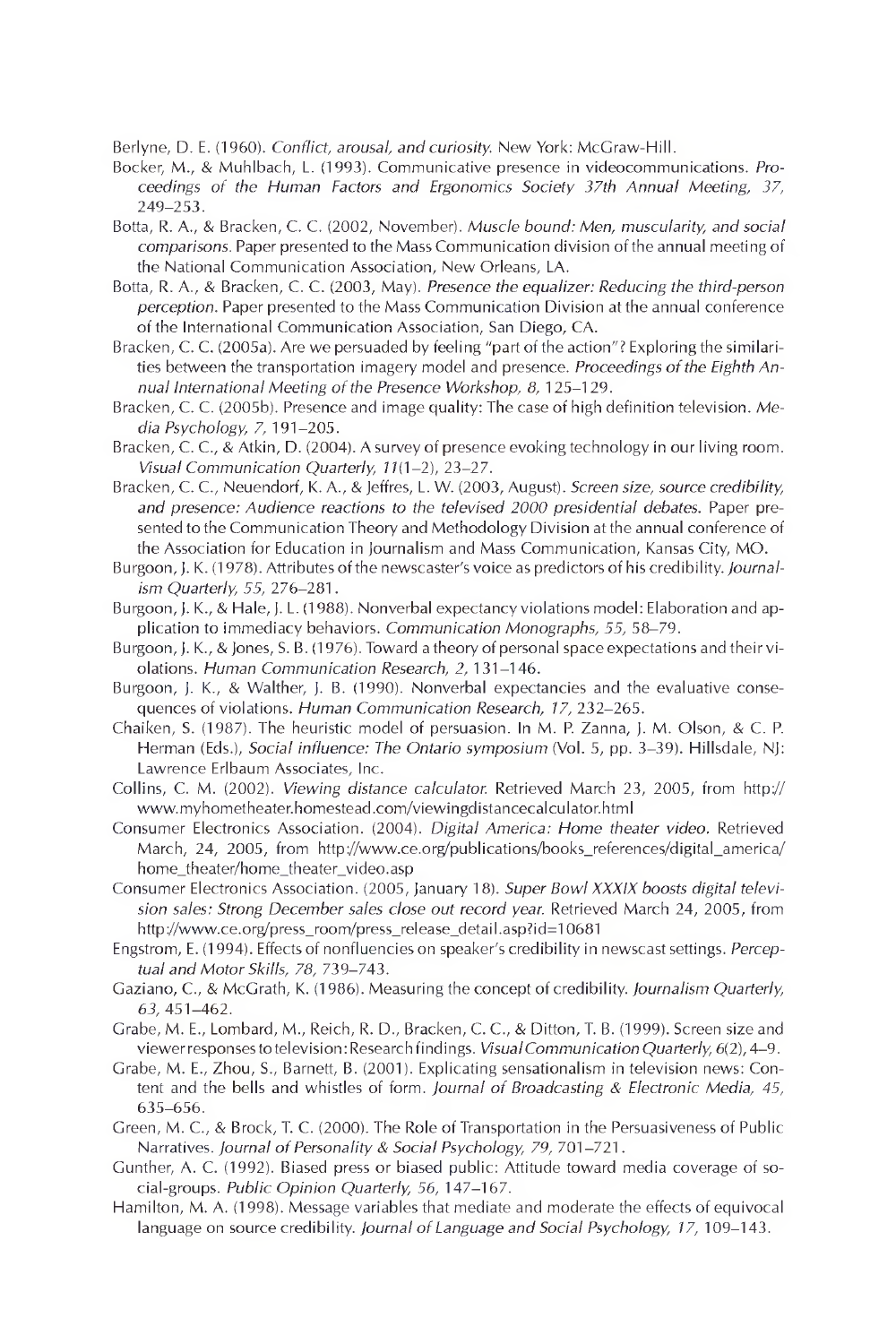Hatada, T., Sakata, H., & Kusaka, H. (1980). Psychophysical analysis of the "sensation of reality" induced by a visual wide-field display. *SMPTE Journal, 89,* 560-569.

Heeter, C. (1992). Being there: The subjective experience of presence. *Presence, 1,* 262-271.

- Horton, D., & Wohl, R. R. (1956). Mass communication and para-social interaction: Observations on intimacy at a distance. *Psychiatry, 19,* 21 5-229.
- Hovland, C. I., Janis, I. L, & Kelley, H. H. (1953). *Communication and persuasion.* New Haven, CT: Yale University Press.
- Hovland, C. I., & Weiss, W. (1951). The influence of source credibility on communication effectiveness. *Public Opinion Quarterly, 15,* 635-650.
- IJsselsteijn, W., de Ridder, H., Freeman, J., Avons, S. E., & Bouwhuis, D. (2001). Effects of stereoscopic presentation, image motion, and screen size on subjective and objective corroborative measures of presence. *Presence: Teleoperators & Virtual Environments, 10,* 298-31 2.
- Johnson, E. (1984). Credibility of Black and White newscasters to <sup>a</sup> Black audience. *Journal of Broadcasting, 28,* 365-386.
- Johnson, T. J., & Kaye, B. K. (1998). Cruising is believing? Comparing Internet and traditional sources on media credibility measures. *Journalism and Mass Communication Quarterly, 75,* 325-340.
- Johnson. T. J., & Kaye, B. K. (2004). For whom the Web toils: How Internet experience predicts Web reliability and credibility. *Atlantic Journal of Communication, 12,* <sup>1</sup> 9-45.
- Kim, T., & Biocca, F. (1997). Telepresence via television: Two dimensions of telepresence may have different connections to memory and persuasion. [Electronic version]. *Journal ofComputer-Mediated Communication,* 3(2). Retrieved March 24, 2005, from http://jcmc.indiana .edu∕vol 3∕issue2∕kim.html
- Klimmt, C., & Voderer, P. (2003). Media Psychology "is not yet there": Introducing theories on media entertainment to the presence debate. *Presence: Teleoperators & Virtual Environments, 12,* 346-360.
- Lee, K. M. (2004). Presence, explicated. *Communication Theory, 14,* 27-50.
- Lombard, M. (1995). Direct responses to people on the screen: Television and personal space. *Communication Research, 22,* 288-324.
- Lombard, M. (2000). *The concept of presence: Explication statement.* Available from International Society for Presence Research Web site: <http://www.temple.edu/ispr/index.htm>
- Lombard, M., Bracken, C. C., Snyder-Duch, J., & Ditton, T. B. (with Kaynak, M. S., & Linder, J.) (2002). *Structural features contentanalysis project coding manual.* Retrieved April 30, 2002, from <http://academic.csuohio.edu/kneuendorf/content/hcoding/lombardcb2.htm>
- Lombard, M., & Ditton, T. B. (1997). At the heart of it all: The concept of presence. [Electronic version]. *Journal of Computer-Mediated Communication,* 3(2). Retrieved April 30, 2002, from <http://jcmc.indiana.edu/vol3/issue2/lombard.html>
- Lombard, M., & Ditton, T. B. (2000, March). Measuring presence: A literature-based approach to the development of a standardized paper-and-pencil instrument. *Proceedings of the Third International Workshop on Presence.* Retrieved March 24, 2005, from <http://www.temple> .edu∕ispr∕prev-conferences∕proceedings∕98-99-2000∕2000∕lombard.html
- Lombard, M., Reich, R. D., Grabe, M. E., Bracken, C. C., & Ditton, T. B. (2000). Presence and television: The role of screen size. *Human Communication Research,* 26(1), 75-98.
- Markham, D. (1 968). The dimensions of source credibility of television newscasters. *Journal of Communication, 18,* 57-64.
- McCroskey, J. C. (1993). *An introduction to rhetorical communication* (6th ed.). Englewood, NJ: Prentice Hall.
- McCroskey, J. C., & Jenson, T. A. (1981). Image of mass media news sources. *Journal of Broadcasting, 19,* <sup>1</sup> 69-1 80.
- Minsky, M. (1980, June). Telepresence. *Omni,* pp. 45-51.
- Neuman, W. R. (1990, July). *Beyond HDTV: Exploring subjective responses to very high definition television* [Research report for GTE Labs and the TVOT Consortium]. Cambridge, MA: MIT Press.
- Newhagen, J., & Nass, C. (1989). Differential criteria for evaluating credibility of newspapers and TV-news. *Journalism Quarterly, 66,* 277-284.